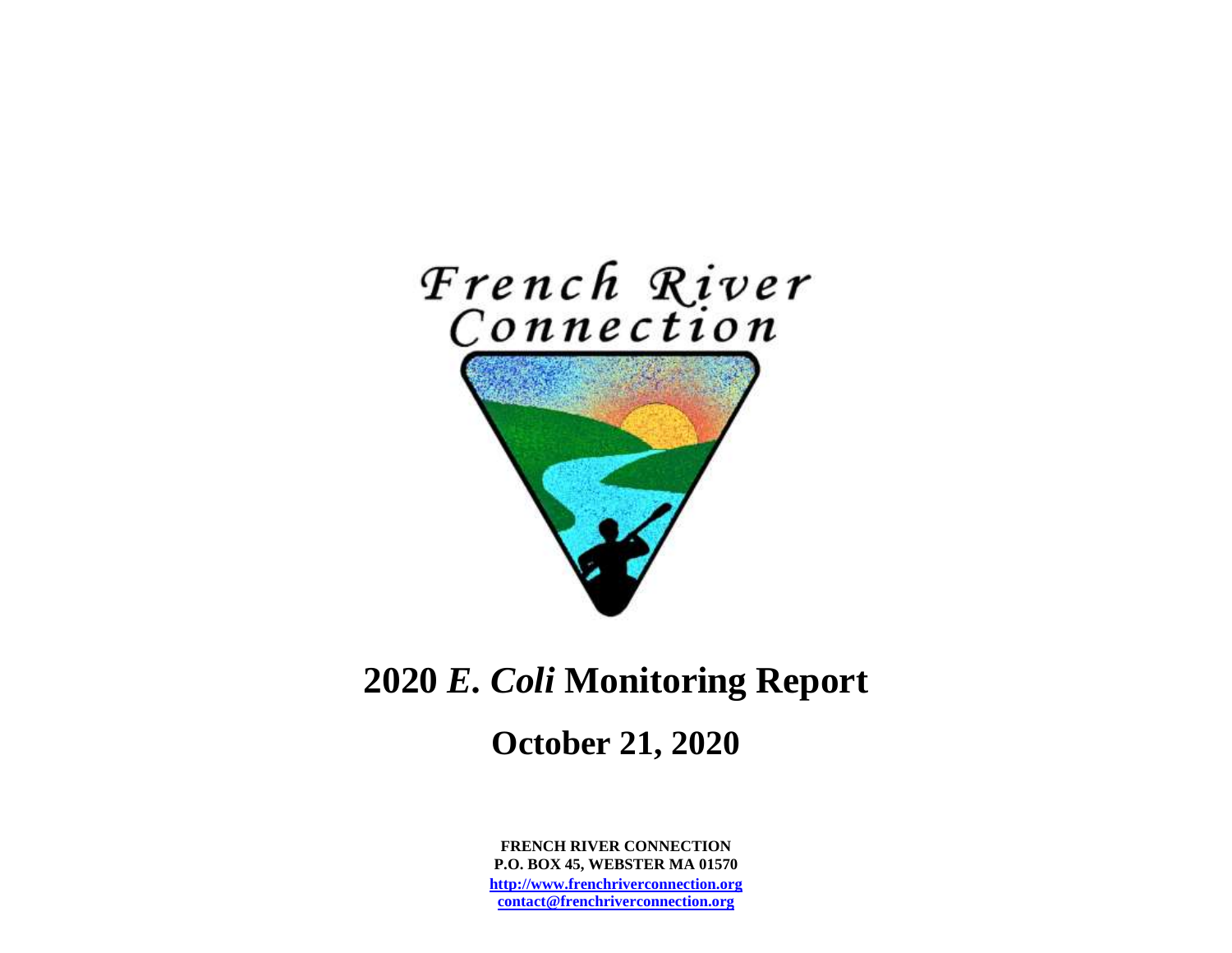#### **Introduction**

In Spring of 2020 the French River Connection received a grant from DEP for the purchase of material to analyze for *E. Coli*. As part of the grant we are required to sample under an approved QAPP and operate the analysis equipment under an approved SOP.

*This project has been financed with State Capital Funds from the Massachusetts Department of Environmental Protection (the Department) under a Water Quality Monitoring Grant. The contents do not necessarily reflect the views and policies of the Department, nor does the mention of trade names or commercial products constitute endorsement or recommendation for use."*

The objective of this sampling was twofold. One, to obtain data to assess seven river segments in the French River Watershed for Primary and Secondary Recreational Use and second, to obtain data for entry into the State data portal. This report presents the data, addresses QA/QC, provides data in a format for entry into the State portal, and assesses river segments for Primary and Secondary Recreational Use.

#### **Methods used**

| <b>Parameter</b> | <b>Method</b> #                                          | <b>Source of Method</b> | <b>MDL</b><br>(mg/l or as stated) | <b>Special Considerations</b>                                           |  |  |  |
|------------------|----------------------------------------------------------|-------------------------|-----------------------------------|-------------------------------------------------------------------------|--|--|--|
| E. Coli          | <b>SM 9223-B</b> (enzyme Standard Methods,<br>substrate) | $21st$ edition          | 1 MPN/100 mls.                    | preferred indicator for fresh waters<br>Sodium thiosulfate will be used |  |  |  |

#### **River Flow**

The graph below shows the flow rate at the USGS gage station on the French River in Webster, MA. The flow rate ranged from low to very low for the duration of the testing period. Duplicate samples and lab splits were taken at the only two stations that could insure no influence of bottom sediment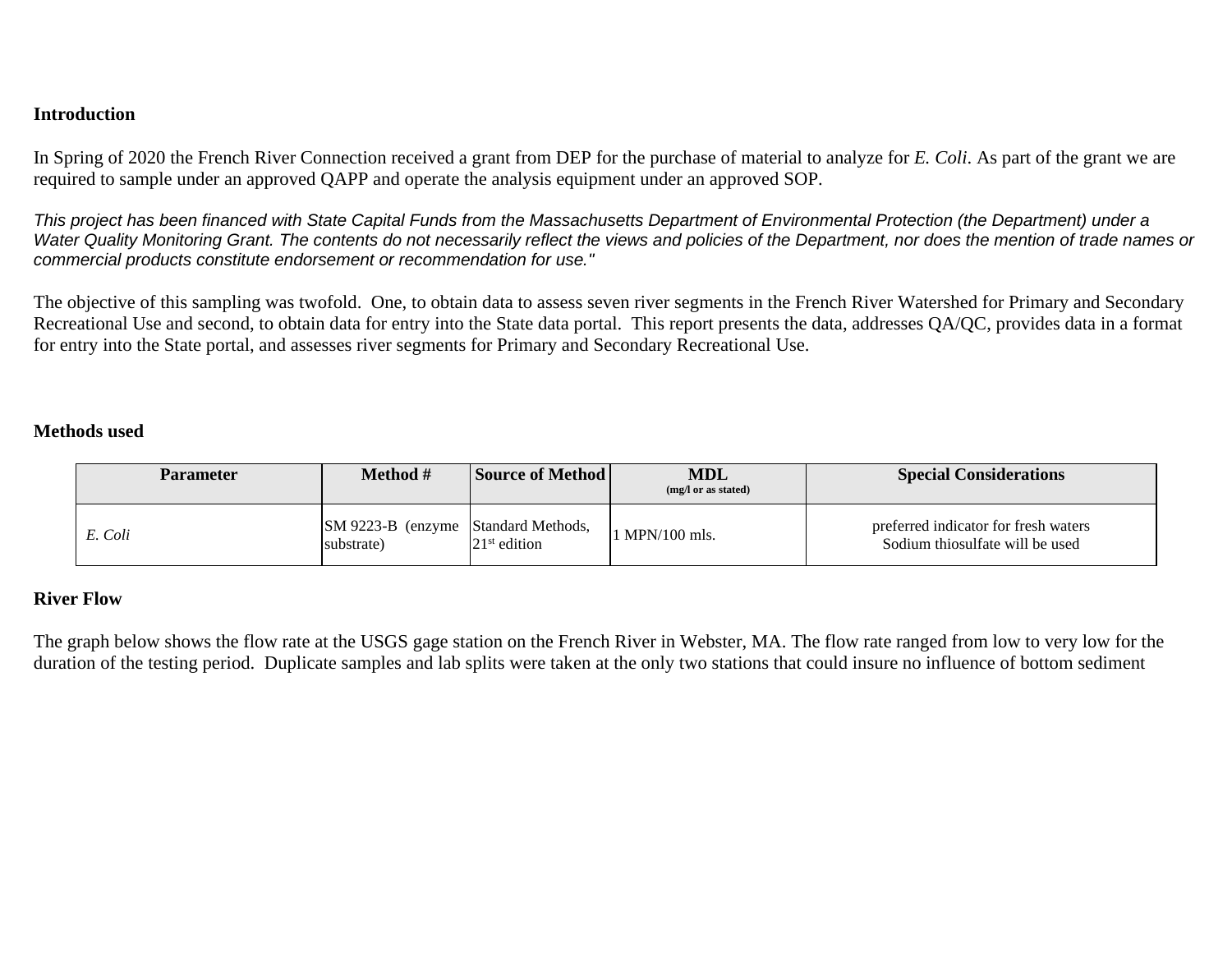

#### **Training**

Due to Covid 19, training for field work was conducted on an individual basis prior to sampling. Signatures of those trained are provided in Appendix E. Devon Avery conducted analysis for all sampling events. Mr. Avery is a trained chemist and works at the Worcester, MA WWTP as a chemist.

#### **Documentation**

Field logs are provided in Appendix A, Chain of Custody Logs are provided in Appendix C, and Lab Notebooks are provided in Appendix E.

# **Waste Disposal**

Documentation of biological waste disposal is provided in Appendix F.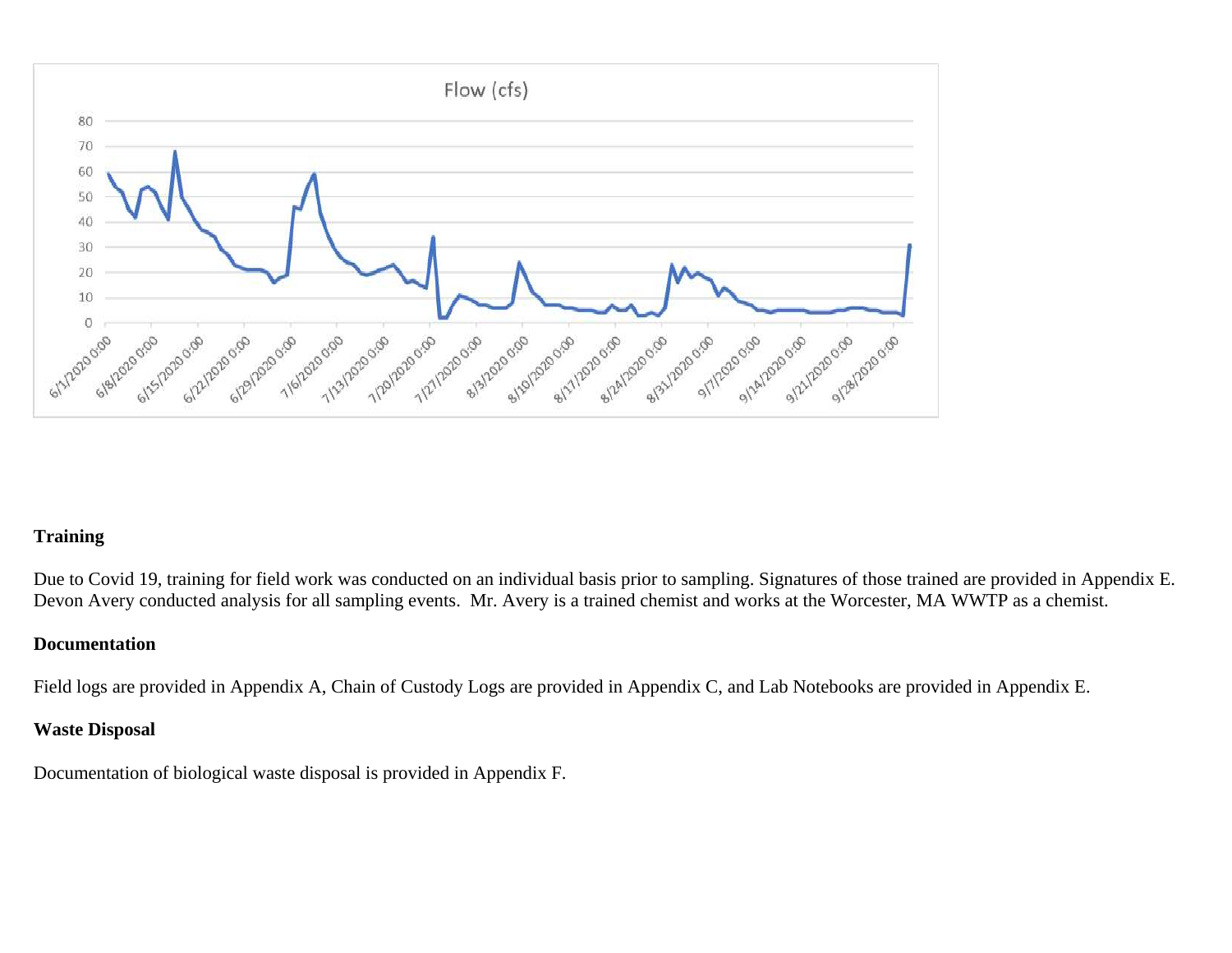#### **Locations Sampled**

Location, photo, *E. Coli* data, and weather information for each site is presented below

# **Site 1**

#### **State Line, Webster** 42.024370 -71.883948

## $MA42-06$

Stateline (boundary): this is a measure of water quality, below the Webster WWTP, as the main stem leaves the state. This site is chosen because it is on the state line. It is reached by parking where the P&W active rail line crosses Perryville Road in Webster and walking along the path on the northside of Perryville Road toward the river, then under the bridge to the sample location approximately fifty feet down stream diagonally downstream of the bridge



| Date      | E. Coli | <b>Current Weather</b> | <b>Previous 24 hours</b> |  |
|-----------|---------|------------------------|--------------------------|--|
| 6/2/2020  | 77.6    | Cloudy                 | Sunny                    |  |
| 6/17/2020 | 307.6   | Sunny                  | Sunny                    |  |
| 7/2/2020  | 261.3   | Sunny                  | Rain                     |  |
| 7/16/2020 | 49.5    | Sunny                  | Cloudy                   |  |
| 7/30/2020 | 24.1    | Cloudy                 | Sunny                    |  |
| 8/13/2020 | 31.8    | Cloudy                 | Dry                      |  |
| 8/27/2020 | 42.0    | Heavy Rain             | Partly Sunny             |  |
| 9/11/2020 | 14.5    | Partly Sunny           | Rain                     |  |
| 9/24/2020 | 18.3    | Sunny<br>Sunny         |                          |  |
|           | 51.695  |                        | Geometric Mean           |  |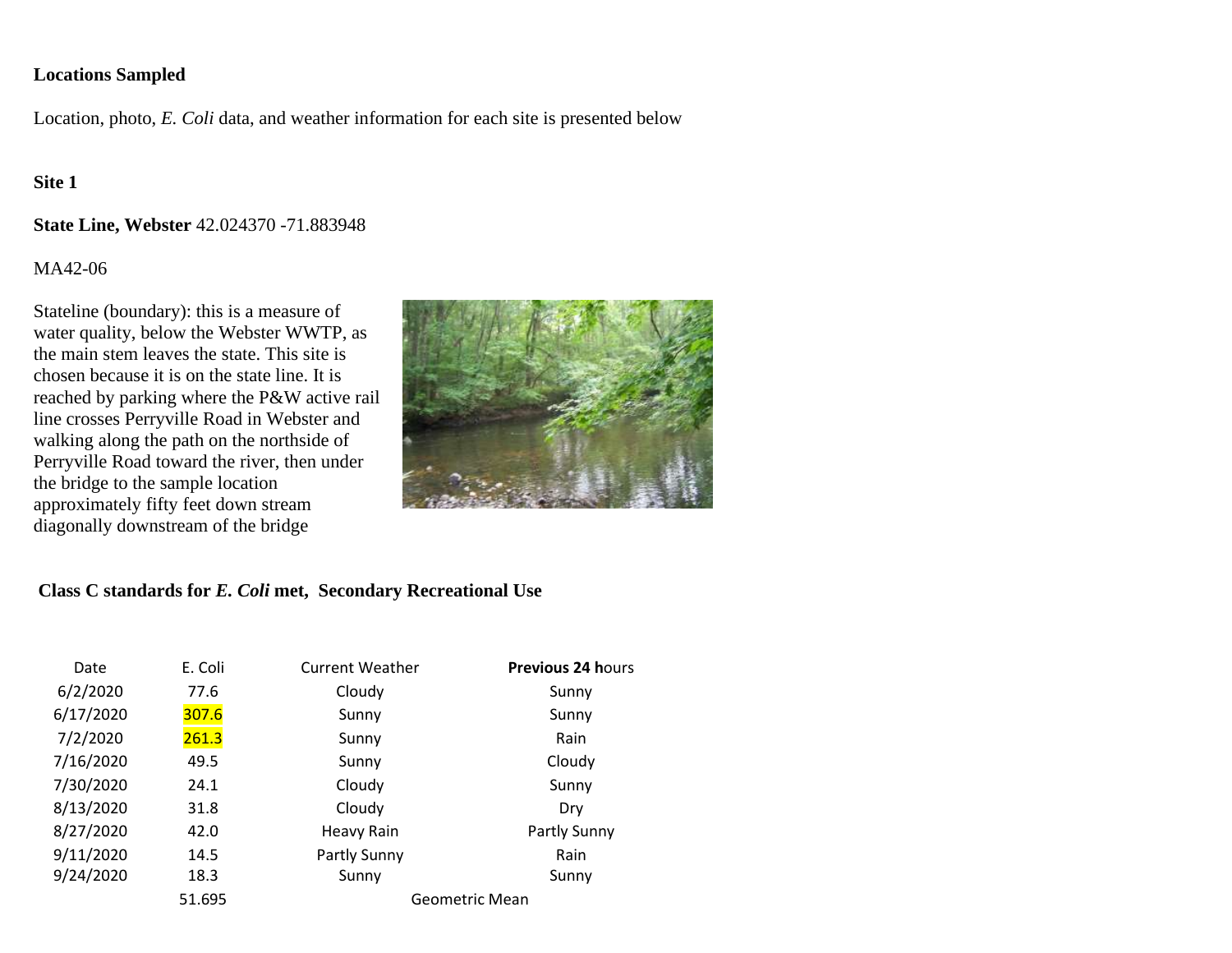## **Site 4 Brandon Road, Dudley** 42.042582 -71.887444

#### MA42-05

Brandon Road (reference): At this location we can take data upstream of the Webster Wastewater Treatment Plant. Drive into the Ethan Allen Mill Complex north of the office and proceed directly to the river, just downstream from the Hill Street bridge



| Date      | E. Coli | <b>Current Weather</b> | <b>Previous 24 hours</b> |
|-----------|---------|------------------------|--------------------------|
| 6/2/2020  | 22.2    | Cloudy                 | Sunny                    |
| 6/17/2020 | 235.9   | Sunny                  | Sunny                    |
| 7/2/2020  | 135.4   | Sunny                  | Rain                     |
| 7/16/2020 | 20.4    | Sunny                  | Cloudy                   |
| 7/30/2020 | 79.8    | Cloudy                 | Sunny                    |
| 8/13/2020 | 42.6    | Cloudy                 | Sunny                    |
| 8/27/2020 | 69.1    | Heavy Rain             | Partly Sunny             |
| 9/11/2020 | 44.3    | Partly Sunny           | Rain                     |
| 9/24/2020 | 44.1    | Sunny                  | Sunny                    |
|           | 57.227  | Geometric Mean         |                          |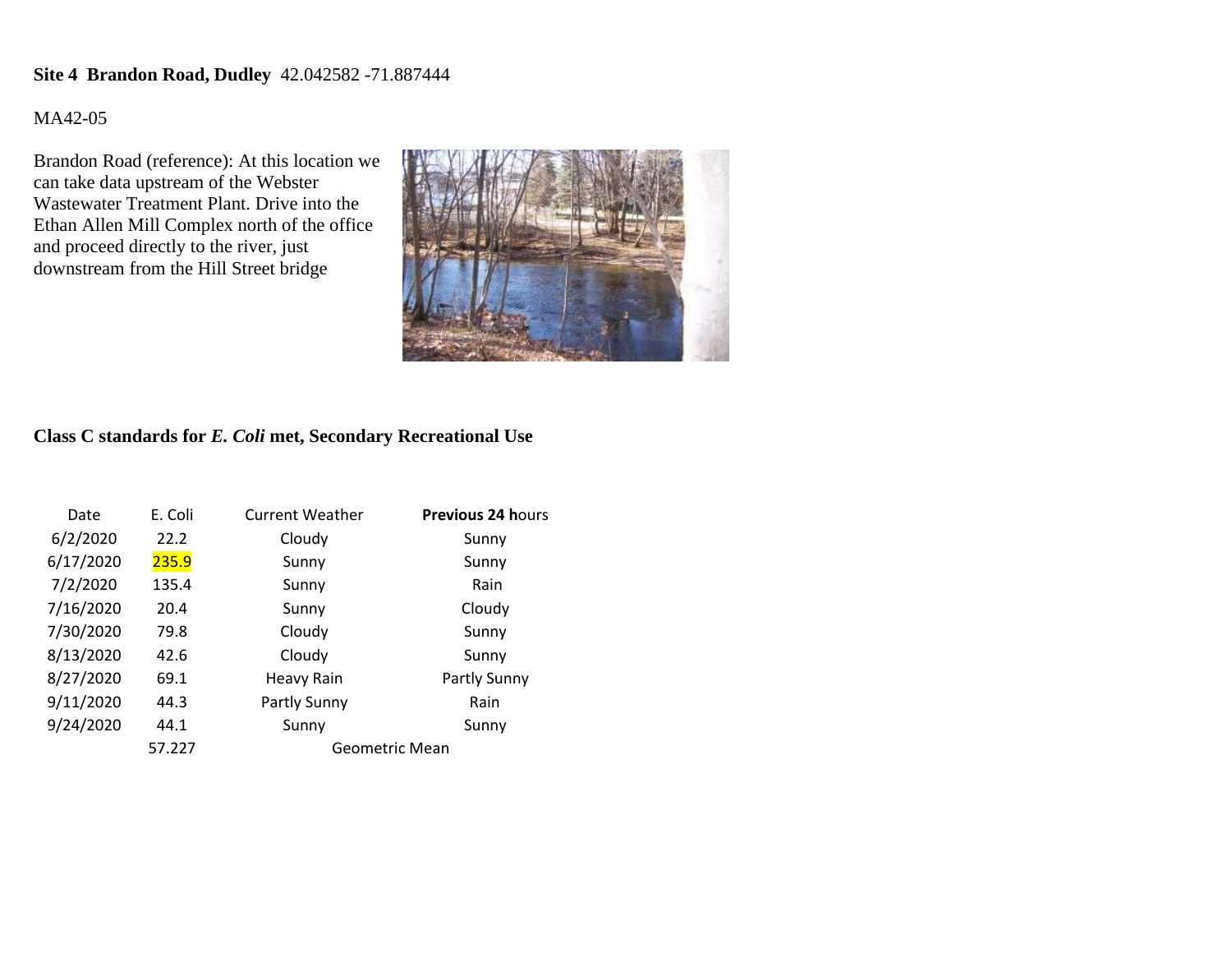#### **Site 7 Mill Brook at Bigelow Road, Webster** 42.066887 -71.875485

## MA42 10

Mill Brook at Bigelow Road (impact): As the outflow from Webster Lake, carries a significant volume of water. This station is downstream from a former stump grinding operation, which operated on raw material of unknown origin and character, and added chemicals to its product, and may have affected the chemistry of Mill Brook. Park near the bridge over Mill Brook on Bigelow Road, and monitor on the east side of the bridge.



Beaver activity at this site maybe the cause of high readings

| Date      | E. Coli | <b>Current Weather</b> | <b>Previous 24 hours</b> |
|-----------|---------|------------------------|--------------------------|
| 6/2/2020  | 31.3    | Cloudy                 | Sunny                    |
| 6/17/2020 | 198.9   | Sunny                  | Sunny                    |
| 7/2/2020  | 78.9    | Sunny                  | Rain                     |
| 7/16/2020 | 73.8    | Sunny                  | Cloudy                   |
| 7/30/2020 | 59.4    | Cloudy<br>Sunny        |                          |
| 8/13/2020 | 65.0    | Cloudy                 | Dry                      |
| 8/27/2020 | 365.4   | <b>Heavy Rain</b>      | Partly Sunny             |
| 9/11/2020 | 30.9    | Partly Sunny           | Rain                     |
| 9/24/2020 | 98.7    | Sunny                  | Sunny                    |
|           | 81.358  |                        | Geometric Mean           |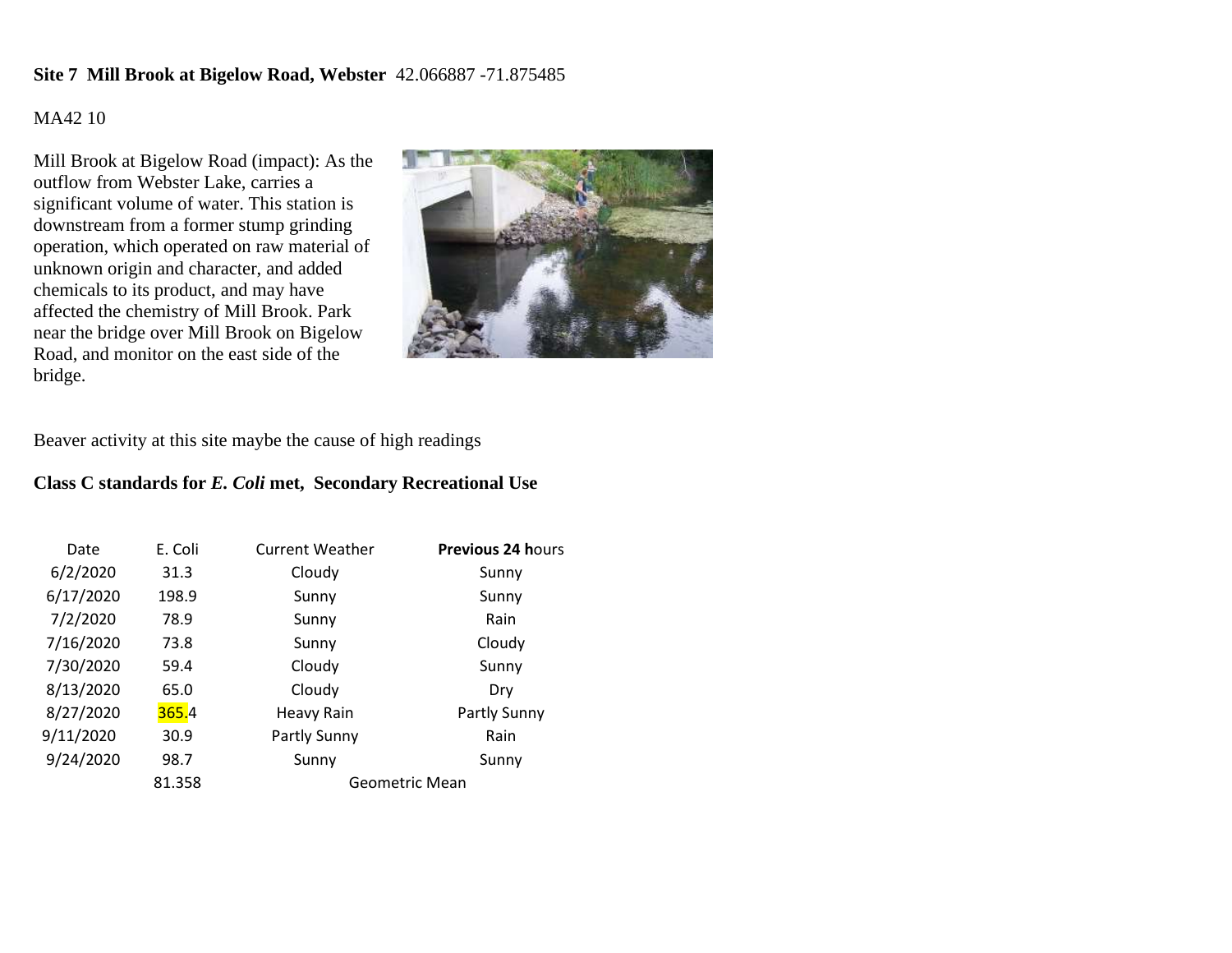#### **Site 8 Mill Brook at Mill Brook Plaza, Webster** 42.062538 -71.863994

## **MA42-10**

Mill Brook at Mill Brook Plaza on Route 12 (reference): measures the quality of water leaving Webster Lake, and serves as a reference point above the former stump grinding operation. Park in the Mill Brook Plaza parking lot and monitor on the west side of the bridge.



| Date      | E. Coli | <b>Current Weather</b> | <b>Previous 24 hours</b> |
|-----------|---------|------------------------|--------------------------|
| 6/2/2020  | 1.0     | Cloudy                 | Sunny                    |
| 6/17/2020 | 19.9    | Sunny                  | Sunny                    |
| 7/2/2020  | 201.4   |                        | Rain                     |
|           |         | Sunny                  |                          |
| 7/16/2020 | 41.4    | Sunny                  | Cloudy                   |
| 7/30/2020 | 7.5     | Cloudy                 | Sunny                    |
|           |         |                        |                          |
| 8/13/2020 | 21.8    | Cloudy                 | Dry                      |
| 8/27/2020 | 980.4   | <b>Heavy Rain</b>      | Partly Sunny             |
| 9/11/2020 | 4.1     | Partly Sunny           | Rain                     |
| 9/24/2020 | < 1.0   | Sunny                  | Sunny                    |
|           | 16.842  | Geometric Mean         |                          |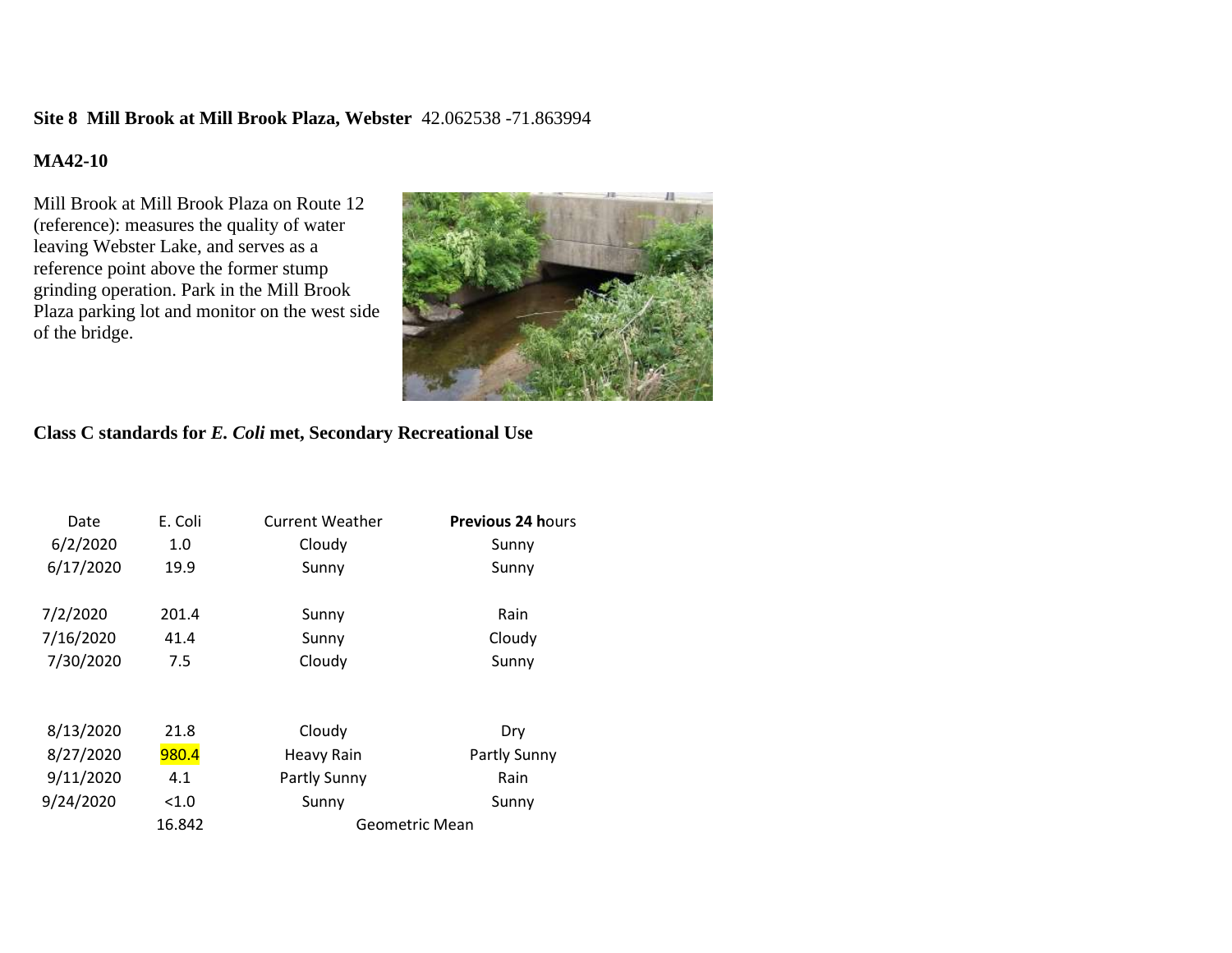#### **Lowe's Brook, Oxford** 42.104027 -71.866313

MA42-19

Lowes Brook (reference): This site measures the quality of water leaving Lowes Pond. Park at the Southside Convenience Store at 182 Main St, (Route 12) and walk South on State Street. Monitor on the west side of the bridge



| Date      | E. Coli | <b>Current Weather</b> | <b>Previous 24 hours</b> |
|-----------|---------|------------------------|--------------------------|
| 6/2/2020  | 114.5   | Cloudy                 | Sunny                    |
| 6/17/2020 | 410.6   | Sunny                  | Sunny                    |
| 7/2/2020  | 261.3   | Sunny                  | Rain                     |
| 7/16/2020 | 129.1   | Sunny                  | Cloudy                   |
| 7/30/2020 | 88.4    | Cloudy                 | Sunny                    |
| 8/13/2020 | 172.6   | Cloudy                 | Dry                      |
| 8/27/2020 | 816.4   | <b>Heavy Rain</b>      | Partly Sunny             |
| 9/11/2020 | 160.7   | Partly Sunny           | Rain                     |
| 9/24/2020 | 129.1   | Sunny<br>Sunny         |                          |
|           | 175.665 | Geometric Mean         |                          |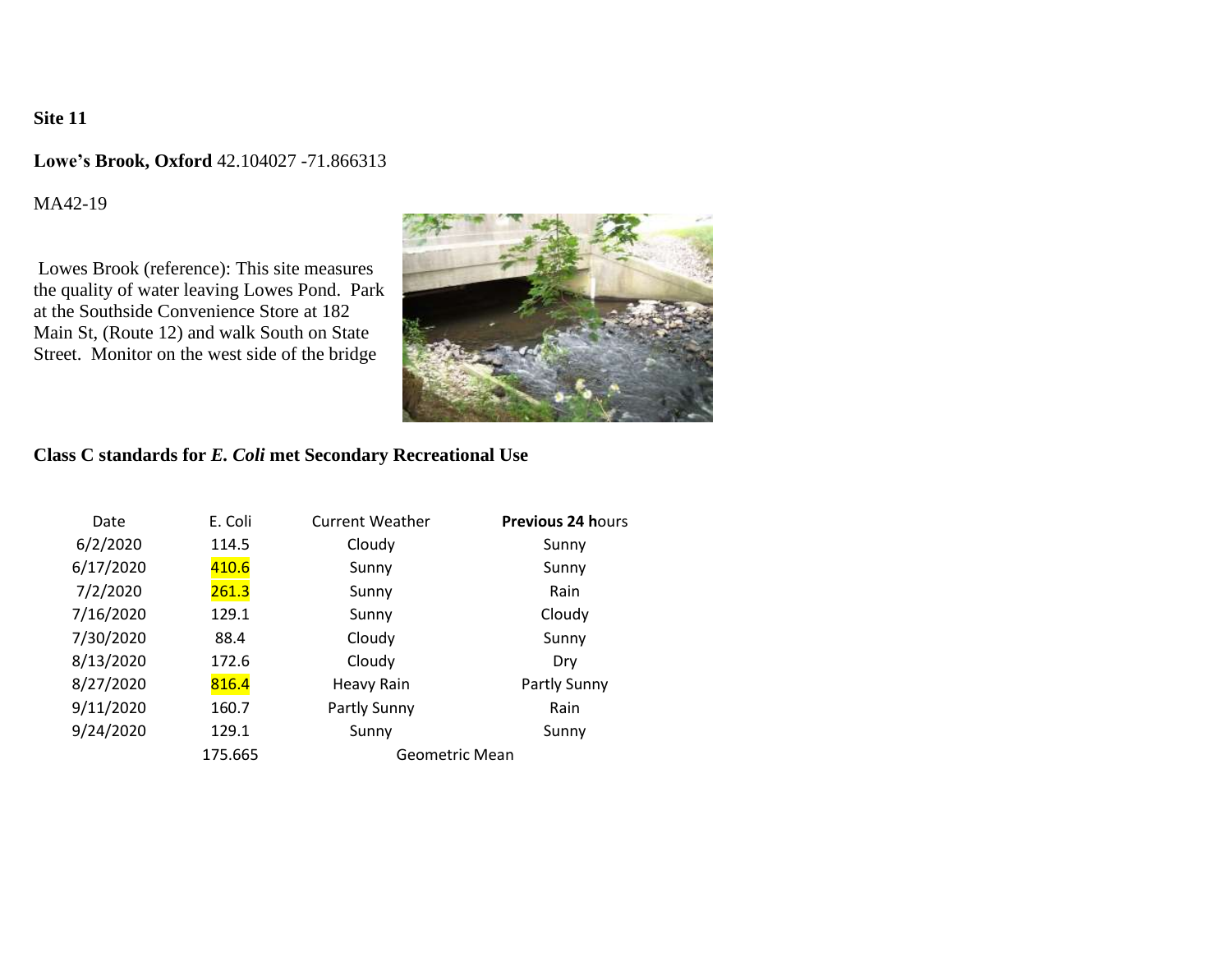#### **Clara Barton Road, Oxford** 42.154835 -71.882514

### **MA42-04**

Clara Barton Road (reference): This site is upstream of gravel pit operations in the area. Take Clara Barton Road off Route 12 in North Oxford and park at the stone bridge. Make your way down to the water upstream of the bridge and monitor from the rock outcropping.



| Date      | E. Coli | <b>Current Weather</b> | <b>Previous 24 hours</b> |
|-----------|---------|------------------------|--------------------------|
| 6/2/2020  | 17.5    | Cloudy                 | Sunny                    |
| 6/17/2020 | 22.6    | Sunny                  | Sunny                    |
| 7/2/2020  | 275.5   | Sunny                  | Rain                     |
| 7/16/2020 | 21,6    | Sunny                  | Cloudy                   |
| 7/30/2020 | 5.2     | Cloudy                 | Sunny                    |
| 8/13/2020 | 4.1     | Cloudy                 | Dry                      |
| 8/27/2020 | 121.1   | Heavy Rain             | Partly Sunny             |
| 9/11/2020 | 54.6    | Partly Sunny           | Rain                     |
| 9/24/2020 | 3.1     | Sunny                  | Sunny                    |
|           | 18.958  |                        | Geometric Mean           |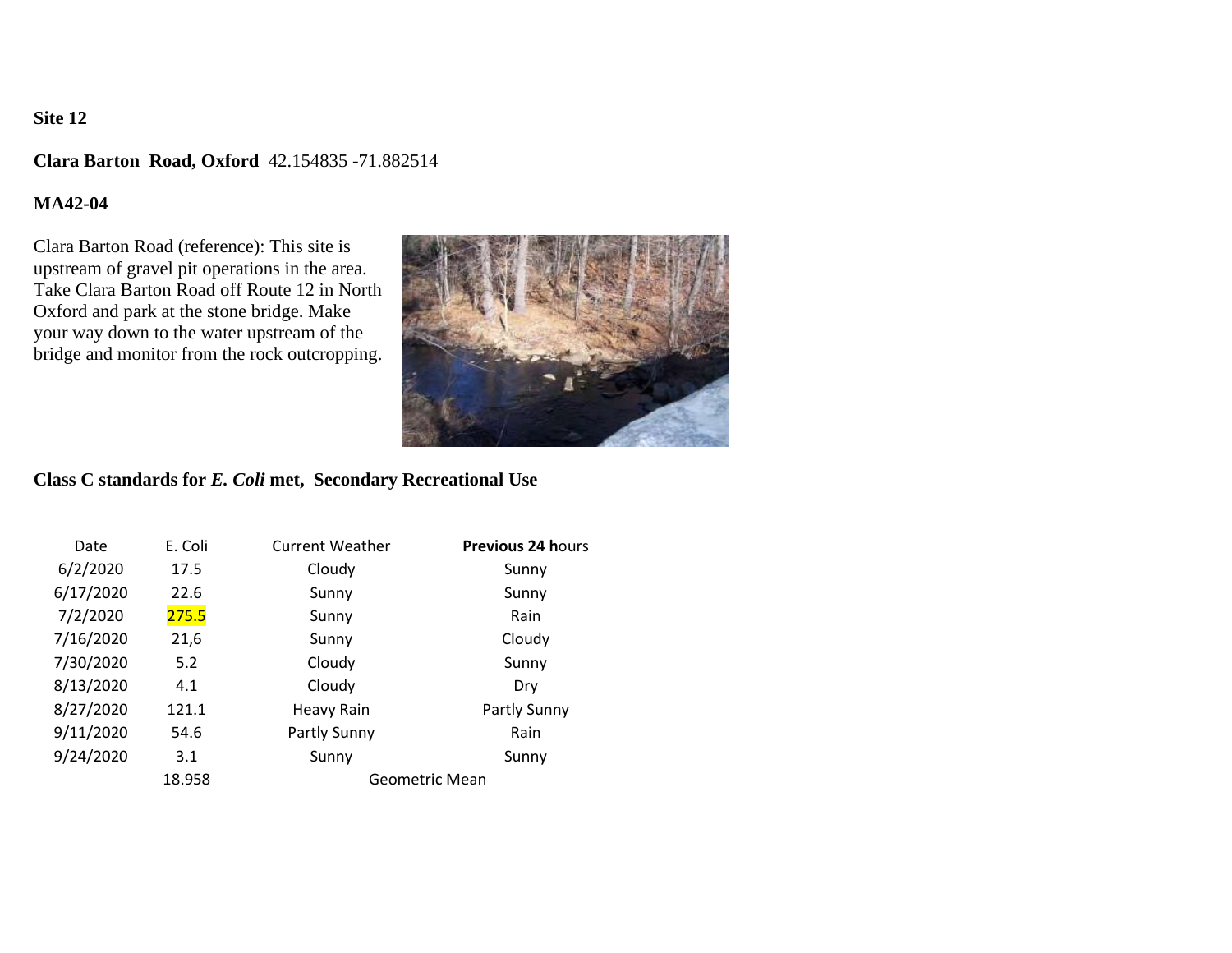**Little River, Oxford** 42.110470 -71.883447

## **MA42-14**

The Little River (impact): this site is the largest inflow of water into the French River; it is the outflow from Buffumville Lake. Between Buffumville Lake and its confluence with the French River there are several industrial areas right on the river. We are monitoring here to see if there are any adverse effects from these sites. Where Dudley Road crosses over the French River there is a public parking lot at the Leovich Landing boat launch site. Park here and walked down the old Boston & Albany railbed about ¼ mile and monitor the Little River when reached



#### **Class B standards for** *E.Coli* **met Primary and Secondary Recreational Use**

| Date      | E. Coli | <b>Current Weather</b> | <b>Previous 24 hours</b> |
|-----------|---------|------------------------|--------------------------|
| 6/2/2020  | 54.6    | Cloudy                 | Sunny                    |
| 6/17/2020 | 62.7    | Sunny                  | Sunny                    |
| 7/2/2020  | 193.5   | Sunny                  | Rain                     |
| 7/16/2020 | 105.0   | Sunny                  | Cloudy                   |
| 7/30/2020 | 93.3    | Cloudy                 | Sunny                    |
| 8/13/2020 | 93.3    | Cloudy                 | Dry                      |
| 8/27/2020 | 63.7    | <b>Heavy Rain</b>      | Partly Sunny             |
| 9/11/2020 | 115.3   | Partly Sunny           | Rain                     |
| 9/24/2020 | 21.1    | Sunny                  | Sunny                    |
|           | 76.880  |                        | Geometric Mean           |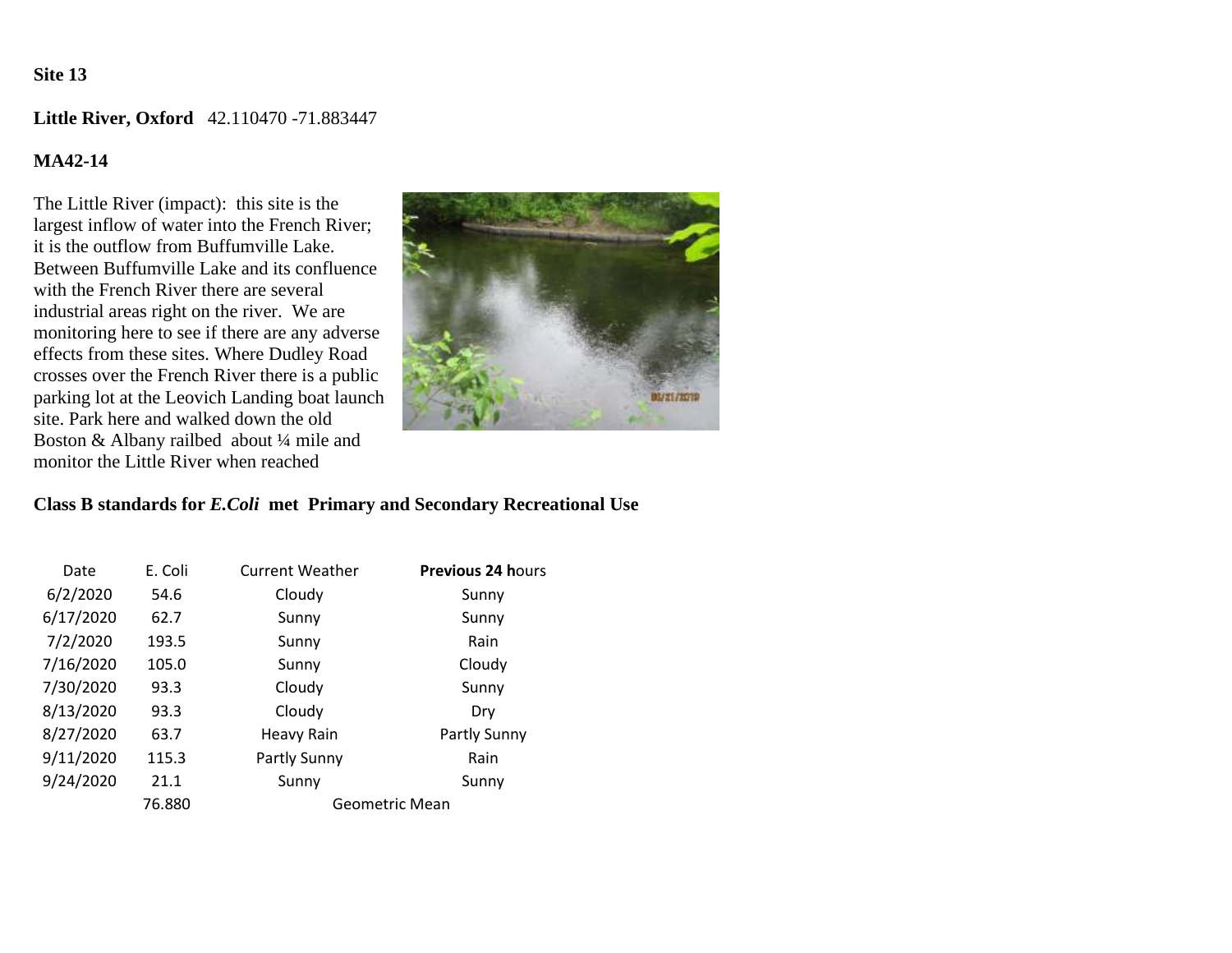# **Dudley Road, Oxford** 42.107183 -71.883204

#### **MA42-04**

Dudley Road (reference): This site is above Lowe's Brook and is monitored as a baseline to see how much influence Lowe's Brook has on the French River. Park in the same location as for Little River and sample at boat landing.



### **Class B standards for** *E.Coli* **met, Primary and Secondary Recreational Use**

| Date      | E. Coli | <b>Current Weather</b> | <b>Previous 24 hours</b> |
|-----------|---------|------------------------|--------------------------|
| 6/2/2020  | 44.8    | Cloudy                 | Sunny                    |
| 6/17/2020 | 56.1    | Sunny                  | Sunny                    |
| 7/2/2020  | 204.6   | Sunny                  | Rain                     |
| 7/16/2020 | 59.4    | Sunny                  | Cloudy                   |
| 7/30/2020 | 93.4    | Cloudy                 | Sunny                    |
| 8/13/2020 | 37.9    | Cloudy                 | Dry                      |
| 8/27/2020 | 45.7    | Heavy Rain             | Partly Sunny             |
| 9/11/2020 | 55.6    | Partly Sunny<br>Rain   |                          |
| 9/24/2020 | 29.2    | Sunny                  | Sunny                    |
|           | 55.605  | Geometric Mean         |                          |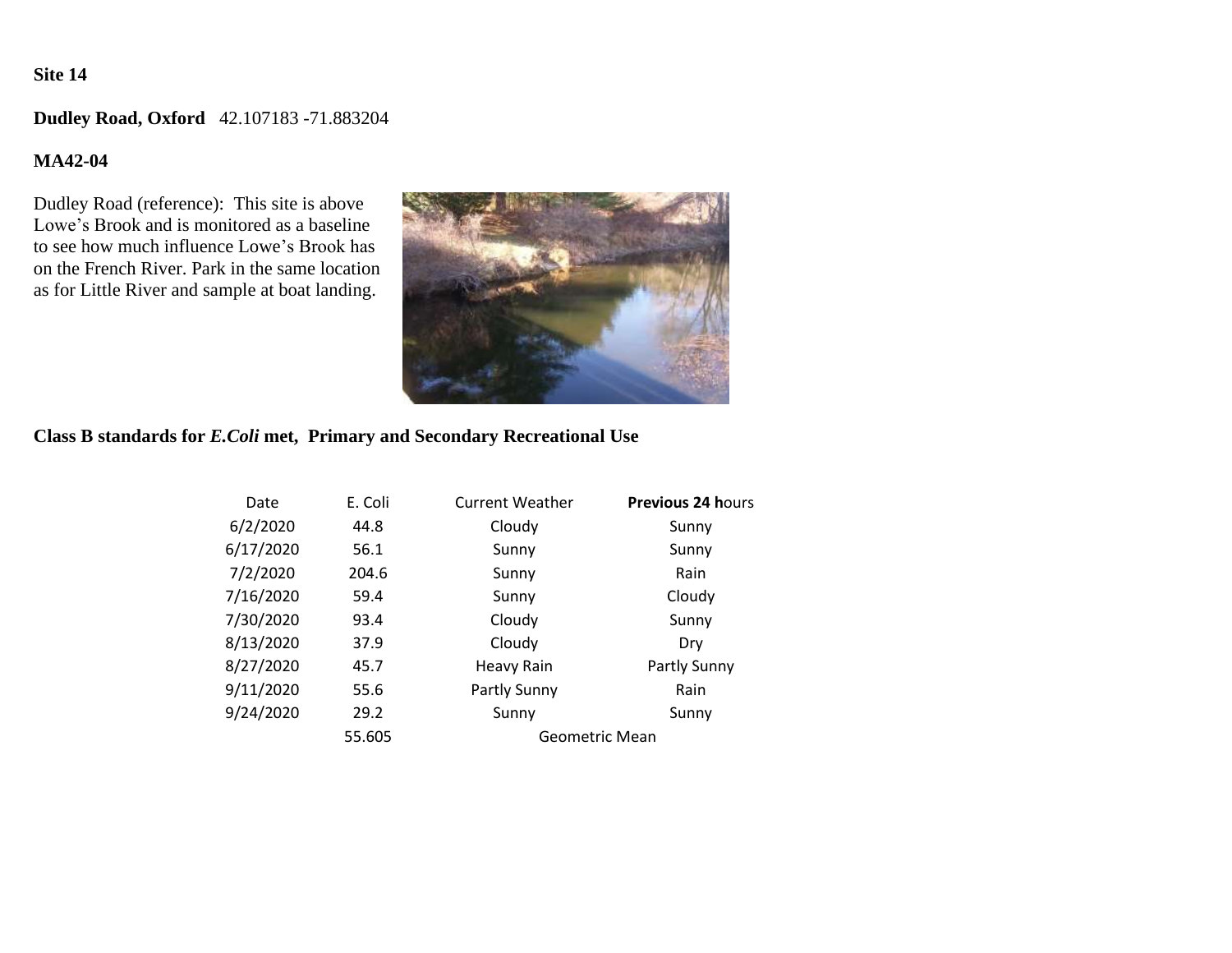#### **Harwood Street , Oxford** 42.091509 -71880146

#### **MA42-04**

Harwood Street (reference): This site is below Lowe's Brook and combined with Dudley Road should give us a clear picture of any impact Lowe's has on the French. Monitoring here also gives us a good flow measurement above North Village dam to compare with flow below as measured by the USGS gauge in Webster. There is a pull off next to the bridge where Harwood Street crosses over the French River. Park here and sample downstream on the east side of the bridge



| Date      | E. Coli | <b>Current Weather</b> | <b>Previous 24 hours</b> |
|-----------|---------|------------------------|--------------------------|
| 6/2/2020  | 111.9   | Cloudy                 | Sunny                    |
| 6/17/2020 | 95.9    | Sunny                  | Sunny                    |
| 7/2/2020  | 307.6   | Sunny                  | Rain                     |
| 7/16/2020 | 83.9    | Sunny                  | Cloudy                   |
| 7/30/2020 | 123.6   | Cloudy                 | Sunny                    |
| 8/13/2020 | 39.9    | Cloudy                 | Dry                      |
| 8/27/2020 | 275.5   | <b>Heavy Rain</b>      | Partly Sunny             |
| 9/11/2020 | 88.0    | Partly Sunny           | Rain                     |
| 9/24/2020 | 36.8    | Sunny<br>Sunny         |                          |
|           | 44.072  | Geometric Mean         |                          |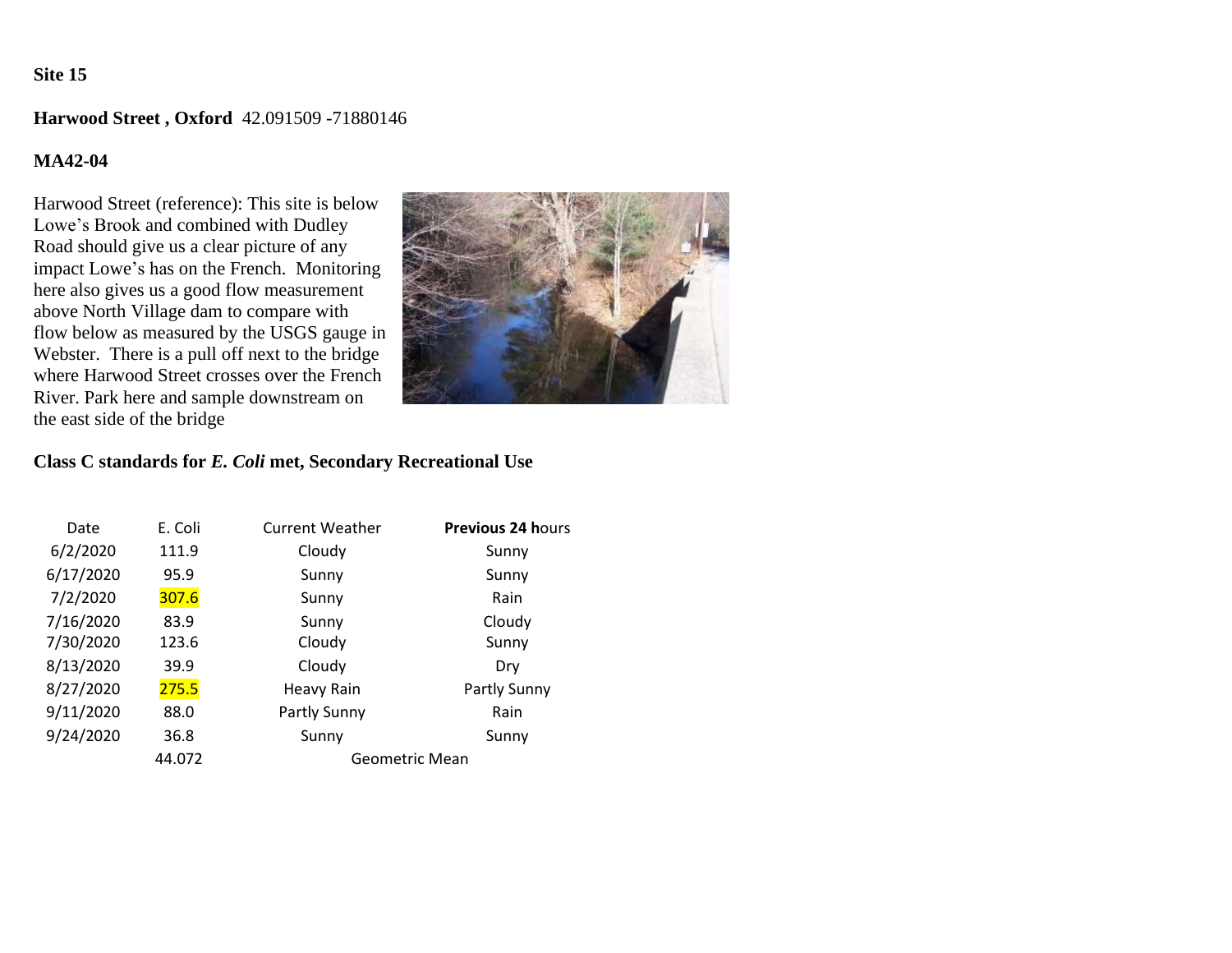**Route 56, Oxford** 42.162652 - 71.887219

#### **MA42-03**

.

Route 56 (reference): It is the furthest upstream site that we will be monitoring and gives us a baseline for all downstream monitoring. Take Route 56 off Route 12 in North Oxford and park at the bridge. Make your way down to the water upstream of the bridge and monitor from the riprap.



| Date      | E. Coli | <b>Current Weather</b> | <b>Previous 24 hours</b> |
|-----------|---------|------------------------|--------------------------|
| 6/2/2020  | 549.3   | Cloudy                 | Sunny                    |
| 6/17/2020 | 13.5    | Sunny                  | Sunny                    |
| 7/2/2020  | 71.7    | Sunny                  | Rain                     |
| 7/16/2020 | 7.5     | Sunny                  | Cloudy                   |
| 7/30/2020 | 38.9    | Cloudy                 | Sunny                    |
| 8/13/2020 | 9.7     | Cloudy                 | Dry                      |
| 8/27/2020 | 1,119.9 | <b>Heavy Rain</b>      | Partly Sunny             |
| 9/11/2020 | 18.5    | Partly Sunny           | Rain                     |
| 9/24/2020 | 7.4     | Sunny<br>Sunny         |                          |
|           | 21.840  | Geometric Mean         |                          |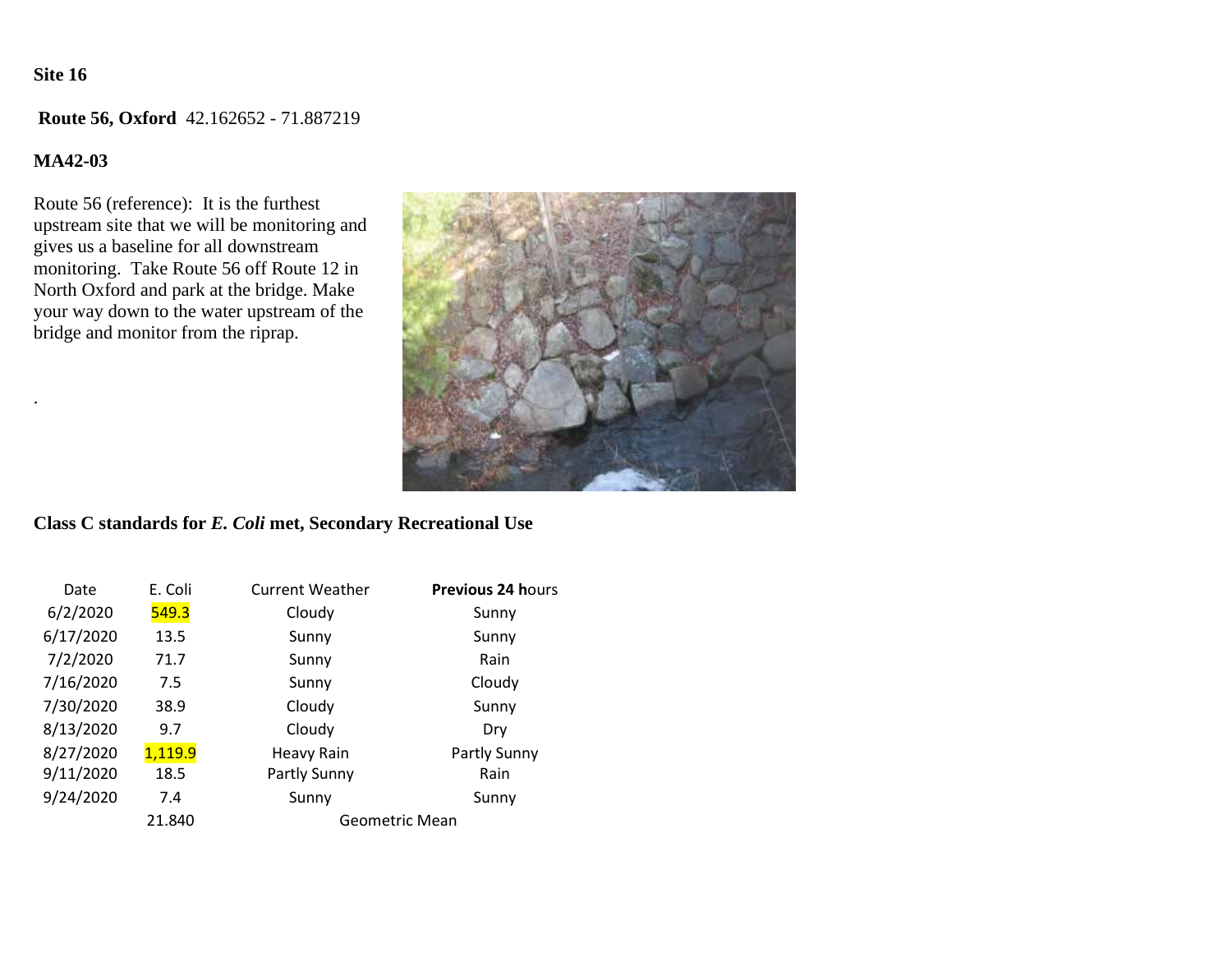# **Results**

Field measurement data and laboratory data, including that for quality control samples are shown below: Completed field sheets and completed chain-ofcustody forms are provided in appendices. The table below provides sample collection dates/times, analysis dates/times, sample ID numbers, accuracy analysis, holding time calculations, calculated RPD on raw data, and calculated RPD log 10 transformed data.

# **Results and QC Table**

|                |                     | French River Connection 2020 E. Coli QC Table |          |                         |                                       |                                                         |                               | SF calculations       |                                         |                                                        |           |                   |                        |
|----------------|---------------------|-----------------------------------------------|----------|-------------------------|---------------------------------------|---------------------------------------------------------|-------------------------------|-----------------------|-----------------------------------------|--------------------------------------------------------|-----------|-------------------|------------------------|
|                |                     |                                               |          |                         |                                       |                                                         |                               |                       |                                         |                                                        |           |                   |                        |
| Site #         | Site Name           | Assessment<br>Unit                            |          | Time<br>Sample<br>Taken | Time<br>Sample<br>Delivered<br>to Lab | Sample<br>Temperature<br>at Time<br>Delivered to<br>Lab | E. Coli<br>Colonies<br>100/ml | Accuracy<br>Pass/Fail | RPD (%)<br>calculated<br>on raw<br>data | RPD%<br>calculated<br>on log 10<br>transformed<br>data | Pass/Fail | Hold time<br>calc | Hold time<br>Pass/Fail |
|                |                     |                                               |          |                         |                                       |                                                         |                               |                       |                                         |                                                        |           |                   |                        |
|                |                     |                                               |          |                         |                                       |                                                         |                               |                       |                                         |                                                        |           |                   |                        |
| 1              | State Line          | MA42-06                                       | 6/2/2020 | 11:00                   | 16:41                                 | Temperature                                             | 77.6                          |                       |                                         |                                                        |           | 5:41              | Pass                   |
| 4              | <b>Brandon Road</b> | MA42-05                                       | 6/2/2020 | 11:16                   | 16:41                                 | Blank 2.4 C                                             | 22.2                          |                       |                                         |                                                        |           | 5:25              | Pass                   |
| $\overline{7}$ | Mill Brook Bigelow  | MA42-10                                       | 6/2/2020 | 11:31                   | 16:41                                 |                                                         | 31.3                          |                       |                                         |                                                        |           | 5:10              | Pass                   |
| 8              | Mill Brook Nursery  | MA42-10                                       | 6/2/2020 | 11:42                   | 16:41                                 |                                                         | $1.0\,$                       |                       |                                         |                                                        |           | 4:59              | Pass                   |
| 11             | Lowe's Brook        | MA42-19                                       | 6/2/2020 | 11:56                   | 16:41                                 |                                                         | 114.5                         |                       |                                         |                                                        |           | 4:45              | Pass                   |
| 12             | Clara Barton Road   | MA42-04                                       | 6/2/2020 | 13:36                   | 16:41                                 |                                                         | 17.5                          |                       |                                         |                                                        |           | 3:05              | Pass                   |
| 13             | Little River        | MA42-14                                       | 6/2/2020 | 14:52                   | 16:41                                 |                                                         | 54.6                          |                       |                                         |                                                        |           | 1:49              | Pass                   |
| 14             | Dudley Road         | MA42-04                                       | 6/2/2020 | 13:07                   | 16:41                                 |                                                         | 44.8                          |                       |                                         |                                                        |           | 3:34              | Pass                   |
| 15             | Harwood Street      | MA42-04                                       | 6/2/2020 | 13:55                   | 16:41                                 |                                                         | 111.9                         |                       |                                         |                                                        |           | 2:46              | Pass                   |
| 16             | Route 56            | MA42-03                                       | 6/2/2020 | 13:23                   | 16:41                                 |                                                         | 549.3                         |                       |                                         |                                                        |           | 3:18              | Pass                   |
| Blank          | <b>State Line</b>   |                                               | 6/2/2020 | 11:00                   | 16:41                                 |                                                         | < 1.0                         | Pass                  |                                         |                                                        |           | 5:41              | Pass                   |
| <b>DUP</b>     | Harwood Street      |                                               | 6/2/2020 | 13:55                   | 16:41                                 |                                                         | 93.3                          |                       | 18.1                                    | 3.9                                                    | Pass      | 2:46              | Pass                   |
| Lab Split      | State Line          |                                               | 6/2/2020 | 11:00                   | 16:41                                 |                                                         | 81.6                          |                       | $5.0\,$                                 | 1.1                                                    | Pass      | 5:41              | Pass                   |
| Lab Blank      |                     |                                               | 6/2/2020 |                         |                                       |                                                         | ${<}1$                        | Pass                  |                                         |                                                        |           |                   |                        |
| $_{\rm QC}$    | Monthly             |                                               | 6/2/2020 |                         |                                       |                                                         |                               | Pass                  |                                         |                                                        |           |                   |                        |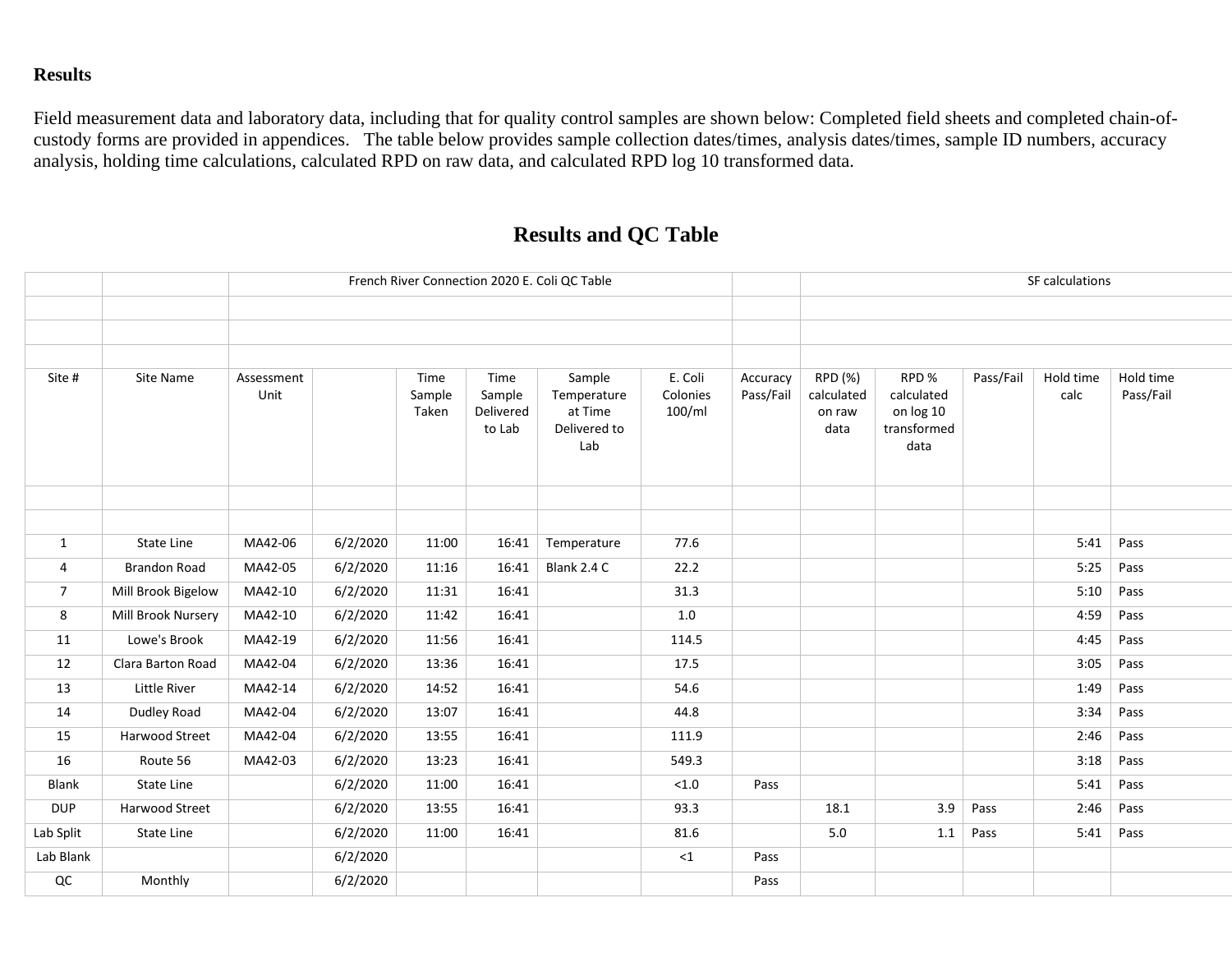| $\mathbf{1}$   | State Line            | MA42-06 | 6/17/2020 | 11:21      | 16:31 |             | 307.6 |      |      |         |      | 5:10 | Pass |
|----------------|-----------------------|---------|-----------|------------|-------|-------------|-------|------|------|---------|------|------|------|
| 4              | <b>Brandon Road</b>   | MA42-05 | 6/17/2020 | 11:41      | 16:31 |             | 235.9 |      |      |         |      | 4:50 | Pass |
| $\overline{7}$ | Mill Brook Bigelow    | MA42-10 | 6/17/2020 | 12:09      | 16:31 |             | 198.9 |      |      |         |      | 4:22 | Pass |
| 8              | Mill Brook Nursery    | MA42-10 | 6/17/2020 | 12:33      | 16:31 |             | 19.8  |      |      |         |      | 3:58 | Pass |
| 11             | Lowe's Brook          | MA42-19 | 6/17/2020 | 15:09      | 16:31 |             | 410.6 |      |      |         |      | 1:22 | Pass |
| 12             | Clara Barton Road     | MA42-04 | 6/17/2020 | 14:45      | 16:31 |             | 22.6  |      |      |         |      | 1:46 | Pass |
| 13             | Little River          | MA42-14 | 6/17/2020 | 13:34      | 16:31 |             | 62.7  |      |      |         |      | 2:57 | Pass |
| 14             | Dudley Road           | MA42-04 | 6/17/2020 | 13:53      | 16:31 |             | 56.1  |      |      |         |      | 2:38 | Pass |
| 15             | Harwood Street        | MA42-04 | 6/17/2020 | 15:29      | 16:31 |             | 95.9  |      |      |         |      | 1:02 | Pass |
| 16             | Route 56              | MA42-03 | 6/17/2020 | 14:19      | 16:31 |             | 13.5  |      |      |         |      | 2:12 | Pass |
| Blank          | State Line            |         | 6/17/2020 | 11:21      | 16:31 |             | < 1.0 | Pass |      |         |      | 5:10 | Pass |
| DUP            | Harwood Street        |         | 6/17/2020 | 15:29      | 16:31 |             | 101.7 |      | 5.9  | $1.3\,$ | Pass | 1:02 | Pass |
| Lab Split      | State Line            |         | 6/17/2020 | 11:21      | 16:31 |             | 167   |      | 59.2 | 11.3    | Pass | 5:10 | Pass |
| Lab Blank      |                       |         | 6/17/2020 |            |       |             | < 1.0 | Pass |      |         |      |      |      |
| $\sf QC$       | Monthly               |         |           | not tested |       |             |       |      |      |         |      |      |      |
|                |                       |         |           |            |       |             |       |      |      |         |      |      |      |
| $\mathbf{1}$   | State Line            | MA42-06 | 7/2/2020  | 10:45      | 16:32 | Temperature | 261.3 |      |      |         |      | 5:47 | Pass |
| 4              | Brandon Road          | MA42-05 | 7/2/2020  | 10:55      | 16:32 | Blank 2.1 C | 135.4 |      |      |         |      | 5:37 | Pass |
| $\overline{7}$ | Mill Brook Bigelow    | MA42-10 | 7/2/2020  | 11:06      | 16:32 |             | 78.9  |      |      |         |      | 5:26 | Pass |
| 8              | Mill Brook Nursery    | MA42-10 | 7/2/2020  | 11:23      | 16:32 |             | 201.4 |      |      |         |      | 5:09 | Pass |
| 11             | Lowe's Brook          | MA42-19 | 7/2/2020  | 11:37      | 16:32 |             | 261.3 |      |      |         |      | 4:55 | Pass |
| 12             | Clara Barton Road     | MA42-04 | 7/2/2020  | 12:08      | 16:32 |             | 275.5 |      |      |         |      | 4:24 | Pass |
| 13             | Little River          | MA42-14 | 7/2/2020  | 12:35      | 16:32 |             | 193.5 |      |      |         |      | 3:57 | Pass |
| 14             | Dudley Road           | MA42-04 | 7/2/2020  | 12:49      | 16:32 |             | 204.6 |      |      |         |      | 3:43 | Pass |
| 15             | <b>Harwood Street</b> | MA42-04 | 7/2/2020  | 13:02      | 16:32 |             | 307.6 |      |      |         |      | 3:30 | Pass |
| 16             | Route 56              | MA42-03 | 7/2/2020  | 11:53      | 16:32 |             | 71.7  |      |      |         |      | 4:39 | Pass |
| <b>Blank</b>   | <b>State Line</b>     |         | 7/2/2020  | 10:45      | 16:32 |             | < 1.0 | Pass |      |         |      | 5:47 | Pass |
| DUP            | Harwood Street        |         | 7/2/2020  | 13:02      | 16:32 |             | 307.2 |      | 0.1  | 0.0     | Pass | 3:30 | Pass |
| Lab Split      | State Line            |         | 7/2/2020  | 10:45      | 16:32 |             | 224.7 |      | 15.1 | 2.7     | Pass | 5:47 | Pass |
| Lab Blank      |                       |         | 7/2/2020  | 16:42      |       |             | < 1.0 | Pass |      |         |      |      |      |
| QC             | Monthly               |         | 7/2/2020  | 16:42      |       |             |       | Pass |      |         |      |      |      |
|                |                       |         |           |            |       |             |       |      |      |         |      |      |      |
| $\mathbf{1}$   | State Line            | MA42-06 | 7/16/2020 | 10:35      | 16:32 | Temperature | 49.5  |      |      |         |      | 5:57 | Pass |
| 4              | Brandon Road          | MA42-05 | 7/16/2020 | 10:57      | 16:32 | Blank 1.6 C | 20.4  |      |      |         |      | 5:35 | Pass |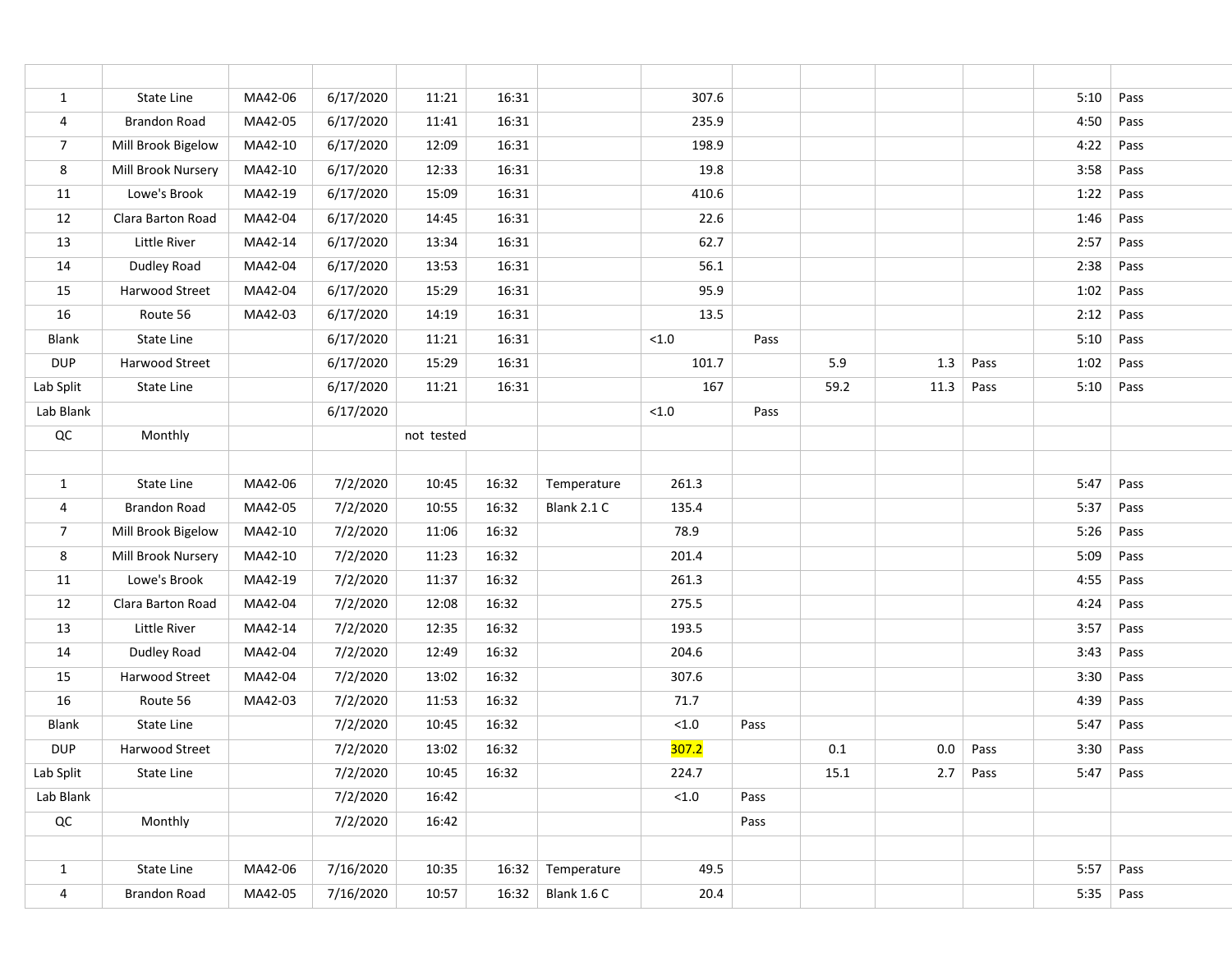| $\overline{7}$ | Mill Brook Bigelow  | MA42-10 | 7/16/2020  | 11:11      | 16:32 |             | 73.8     |      |      |     |      | 5:21 | Pass |
|----------------|---------------------|---------|------------|------------|-------|-------------|----------|------|------|-----|------|------|------|
| 8              | Mill Brook Nursery  | MA42-10 | 7/16/2020  | 11:42      | 16:32 |             | 41.4     |      |      |     |      | 4:50 | Pass |
| 11             | Lowe's Brook        | MA42-19 | 7/16/2020  | 11:57      | 16:32 |             | 129.1    |      |      |     |      | 4:35 | Pass |
| 12             | Clara Barton Road   | MA42-04 | 7/16/2020  | 14:02      | 16:32 |             | 21.6     |      |      |     |      | 2:30 | Pass |
| 13             | Little River        | MA42-14 | 7/16/2020  | 12:59      | 16:32 |             | 105      |      |      |     |      | 3:33 | Pass |
| 14             | Dudley Road         | MA42-04 | 7/16/2020  | 13:15      | 16:32 |             | 59.4     |      |      |     |      | 3:17 | Pass |
| 15             | Harwood Street      | MA42-04 | 7/16/2020  | 14:38      | 16:32 |             | 83.9     |      |      |     |      | 1:54 | Pass |
| 16             | Route 56            | MA42-03 | 7/16/2020  | 13:41      | 16:32 |             | 7.5      |      |      |     |      | 2:51 | Pass |
| Blank          | State Line          |         | 7/16/2020  | 10:35      | 16:32 |             | $<1.0$   | Pass |      |     |      | 5:57 | Pass |
| <b>DUP</b>     | Harwood Street      |         | 7/16/2020  | 14:38      | 16:32 |             | 73.3     |      | 13.5 | 3.1 | Pass | 1:54 | Pass |
| Lab Split      | State Line          |         | 7/16/2020  | 10:35      | 16:32 |             | 53.8     |      | 8.3  | 2.1 | Pass | 5:57 | Pass |
| Lab Blank      |                     |         | 7/16/2020  |            |       |             | $<1.0\,$ | Pass |      |     |      |      |      |
| $\sf QC$       | Monthly             |         | Not Tested |            |       |             |          |      |      |     |      |      |      |
|                |                     |         |            |            |       |             |          |      |      |     |      |      |      |
| $\mathbf{1}$   | State Line          | MA42-06 | 7/30/2020  | 12:45      | 16:11 | Temperature | 24.1     |      |      |     |      | 3:26 | Pass |
| 4              | <b>Brandon Road</b> | MA42-05 | 7/30/2020  | 12:53      | 16:11 | Blank 1.2 C | 79.8     |      |      |     |      | 3:18 | Pass |
| $\overline{7}$ | Mill Brook Bigelow  | MA42-10 | 7/30/2020  | 13:08      | 16:11 |             | 59.4     |      |      |     |      | 3:03 | Pass |
| 8              | Mill Brook Nursery  | MA42-10 | 7/30/2020  | 13:17      | 16:11 |             | 7.5      |      |      |     |      | 2:54 | Pass |
| 11             | Lowe's Brook        | MA42-19 | 7/30/2020  | 13:30      | 16:11 |             | 88.4     |      |      |     |      | 2:41 | Pass |
| 12             | Clara Barton Road   | MA42-04 | 7/30/2020  | 13:45      | 16:11 |             | 5.2      |      |      |     |      | 2:26 | Pass |
| 13             | Little River        | MA42-14 | 7/30/2020  | 14:25      | 16:11 |             | 93.3     |      |      |     |      | 1:46 | Pass |
| 14             | Dudley Road         | MA42-04 | 7/30/2020  | 14:46      | 16:11 |             | 93.4     |      |      |     |      | 1:25 | Pass |
| 15             | Harwood Street      | MA42-04 | 7/30/2020  | 14:55      | 16:11 |             | 123.6    |      |      |     |      | 1:16 | Pass |
| 16             | Route 56            | MA42-03 | 7/30/2020  | 14:08      | 16:11 |             | 38.9     |      |      |     |      | 2:03 | Pass |
| Blank          | State Line          |         | 7/30/2020  | 12:45      | 16:11 |             | $<1.0$   | Pass |      |     |      | 3:26 | Pass |
| <b>DUP</b>     | Harwood Street      |         | 7/30/2020  | 14:55      | 16:11 |             | 105      |      | 16.3 | 3.4 | Pass | 1:16 | Pass |
| Lab Split      | State Line          |         | 7/30/2020  | 12:45      | 16:11 |             | 23.1     |      | 4.2  | 1.3 | Pass | 3:26 | Pass |
| Lab Blank      |                     |         | 7/30/2020  |            | 17:20 |             | $<$ 1.0  | Pass |      |     |      |      |      |
| $\sf QC$       | Monthly             |         |            | Not tested |       |             |          |      |      |     |      |      |      |
|                |                     |         |            |            |       |             |          |      |      |     |      |      |      |
| $\mathbf{1}$   | State Line          | MA42-06 | 8/13/2020  | 11:19      | 16:44 | Temperature | 31.8     |      |      |     |      | 5:25 | Pass |
| 4              | <b>Brandon Road</b> | MA42-05 | 8/13/2020  | 11:35      | 16:44 | Blank 1.8 C | 42.6     |      |      |     |      | 5:09 | Pass |
| $\overline{7}$ | Mill Brook Bigelow  | MA42-10 | 8/13/2020  | 12:00      | 16:44 |             | 65       |      |      |     |      | 4:44 | Pass |
| 8              | Mill Brook Nursery  | MA42-10 | 8/13/2020  | 12:10      | 16:44 |             | 21.8     |      |      |     |      | 4:34 | Pass |
| 11             | Lowe's Brook        | MA42-19 | 8/13/2020  | 12:41      | 16:44 |             | 172.6    |      |      |     |      | 4:03 | Pass |
|                |                     |         |            |            |       |             |          |      |      |     |      |      |      |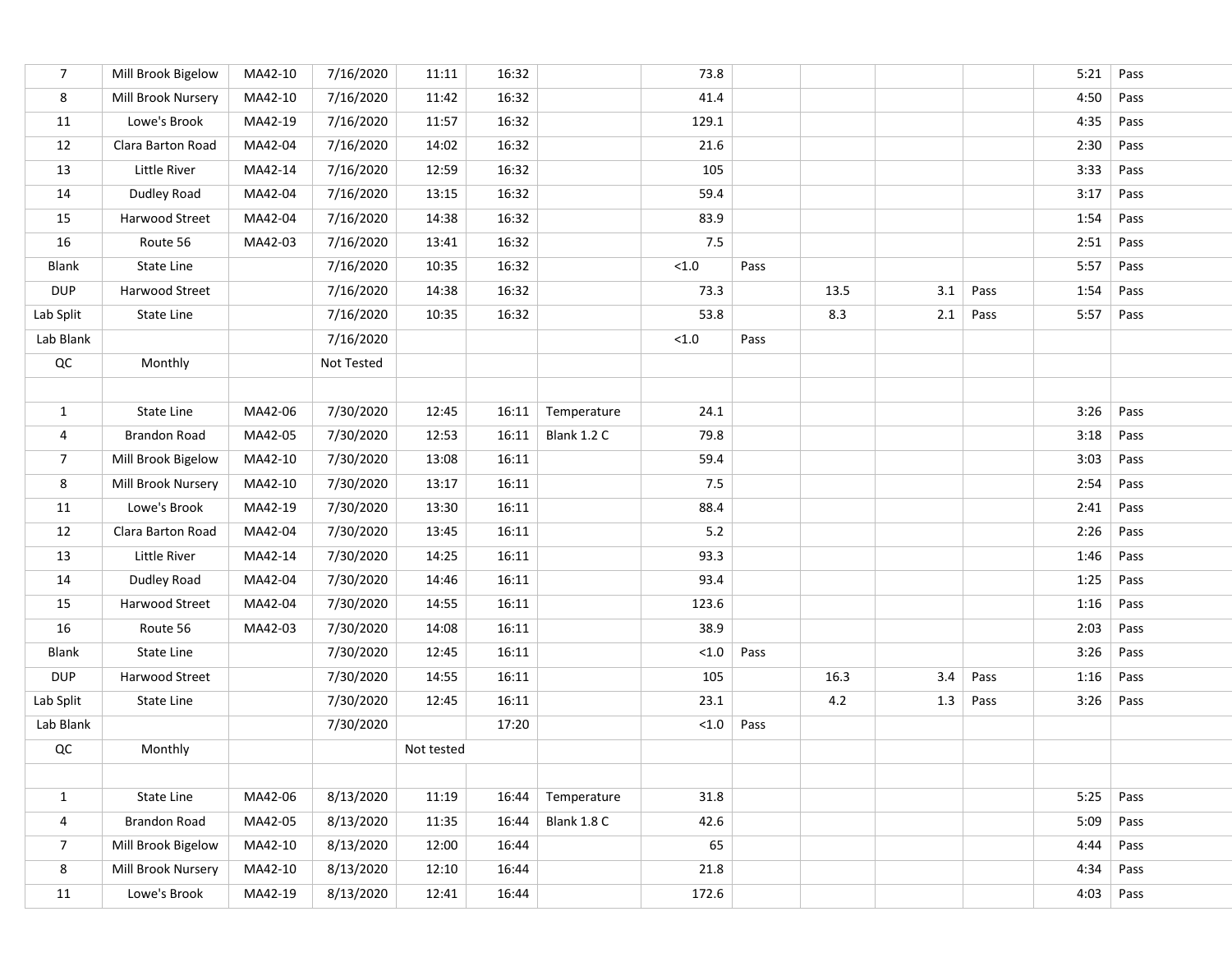| 12             | Clara Barton Road   | MA42-04 | 8/13/2020 | 13:41 | 16:44         |                            | 4.1    |      |                                 |     |      | 3:03 | Pass |
|----------------|---------------------|---------|-----------|-------|---------------|----------------------------|--------|------|---------------------------------|-----|------|------|------|
| 13             | Little River        | MA42-14 | 8/13/2020 | 14:00 | 16:44         |                            | 93.3   |      |                                 |     |      | 2:44 | Pass |
| 14             | Dudley Road         | MA42-04 | 8/13/2020 | 14:15 | 16:44         |                            | 37.9   |      |                                 |     |      | 2:29 | Pass |
| 15             | Harwood Street      | MA42-04 | 8/13/2020 | 14:31 | 16:44         |                            | 39.9   |      |                                 |     |      | 2:13 | Pass |
| 16             | Route 56            | MA42-03 | 8/13/2020 | 13:24 | 16:44         |                            | 9.7    |      |                                 |     |      | 3:20 | Pass |
| Blank          | State Line          |         | 8/13/2020 | 11:19 | 16:44         |                            | < 1.0  | Pass |                                 |     |      | 5:25 | Pass |
| <b>DUP</b>     | Harwood Street      |         | 8/13/2020 | 14:31 | 16:44         |                            | 47.1   |      | 16.6                            | 4.4 | Pass | 2:13 | Pass |
| Lab Split      | State Line          |         | 8/13/2020 | 11:19 | 16:44         |                            | 24.1   |      | 27.5                            | 8.3 | Pass | 5:25 | Pass |
| Lab Blank      |                     |         | 8/13/2020 | 16:44 | 16:44         |                            | < 1.0  | Pass |                                 |     |      |      |      |
| QC             | Monthly             |         | 8/13/2020 | 16:44 | 16:44         |                            | Passed |      |                                 |     |      |      |      |
|                |                     |         |           |       |               |                            |        |      |                                 |     |      |      |      |
| $\mathbf{1}$   | State Line          | MA42-06 | 8/27/2020 | 13:25 | 16:42         | Temperature                | 42     |      |                                 |     |      | 3:17 | Pass |
| 4              | Brandon Road        | MA42-05 | 8/27/2020 | 13:44 | 16:42         | Blank 6.0 C                | 69.1   |      |                                 |     |      | 2:58 | Pass |
| $\overline{7}$ | Mill Brook Bigelow  | MA42-10 | 8/27/2020 | 13:55 | 16:42         | Data flagged               | 365.4  |      |                                 |     |      | 2:47 | Pass |
| 8              | Mill Brook Nursery  | MA42-10 | 8/27/2020 | 14:08 | 16:42         | 2 degrees                  | 980.4  |      |                                 |     |      | 2:34 | Pass |
| 11             | Lowe's Brook        | MA42-19 | 8/27/2020 | 14:19 | 16:42         | above QAPP                 | 816.4  |      |                                 |     |      | 2:23 | Pass |
| 12             | Clara Barton Road   | MA42-04 | 8/27/2020 | 14:53 | 16:42         |                            | 121.1  |      |                                 |     |      | 1:49 | Pass |
| 13             | Little River        | MA42-14 | 8/27/2020 | 12:05 | 16:42         |                            | 63.7   |      |                                 |     |      | 4:37 | Pass |
| 14             | Dudley Road         | MA42-04 | 8/27/2020 | 12:20 | 16:42         |                            | 45.7   |      |                                 |     |      | 4:22 | Pass |
| 15             | Harwood Street      | MA42-04 | 8/27/2020 | 15:15 | 16:42         |                            | 275.5  |      |                                 |     |      | 1:27 | Pass |
| 16             | Route 56            | MA42-03 | 8/27/2020 | 14:33 | 16:42         |                            | 1119.9 |      |                                 |     |      | 2:09 | Pass |
| Blank          | State Line          |         | 8/27/2020 | 13:25 | 16:42         |                            | < 1.0  |      | Flagged, Total Coliform 1.0 MPN |     |      | 3:17 | Pass |
| <b>DUP</b>     | Harwood Street      |         | 8/27/2020 | 15:15 | 16:42         |                            | 260.3  |      | 5.7                             | 1.0 | Pass | 1:27 | Pass |
| Lab Split      | State Line          |         | 8/27/2020 | 13:25 | 16:42         |                            | 42     |      | 0.0                             | 0.0 | Pass | 3:17 | Pass |
| Lab Blank      |                     |         | 8/27/2020 | 16:48 | 16:42         |                            | < 1.0  | Pass |                                 |     |      |      |      |
| $\sf QC$       | Monthly             |         |           |       | Not<br>Tested |                            |        |      |                                 |     |      |      |      |
|                |                     |         |           |       |               |                            |        |      |                                 |     |      |      |      |
| $\mathbf{1}$   | State Line          | MA42-06 | 9/11/2020 | 11:35 |               | 16:16 Temperature          | 14.5   |      |                                 |     |      | 4:41 | Pass |
| 4              | <b>Brandon Road</b> | MA42-05 | 9/11/2020 | 11:48 |               | 16:16   <b>Blank 4.1 C</b> | 44.3   |      |                                 |     |      | 4:28 | Pass |
| $\overline{7}$ | Mill Brook Bigelow  | MA42-10 | 9/11/2020 | 11:59 | 16:16         | 0.1 degree                 | 30.9   |      |                                 |     |      | 4:17 | Pass |
| 8              | Mill Brook Nursery  | MA42-10 | 9/11/2020 | 12:09 | 16:16         | Above QAPP                 | 4.1    |      |                                 |     |      | 4:07 | Pass |
| 11             | Lowe's Brook        | MA42-19 | 9/11/2020 | 12:22 | 16:16         | Not flagged                | 160.7  |      |                                 |     |      | 3:54 | Pass |
| 12             | Clara Barton Road   | MA42-04 | 9/11/2020 | 13:52 | 16:16         |                            | 54.6   |      |                                 |     |      | 2:24 | Pass |
| 13             | Little River        | MA42-14 | 9/11/2020 | 13:10 | 16:16         |                            | 115.3  |      |                                 |     |      | 3:06 | Pass |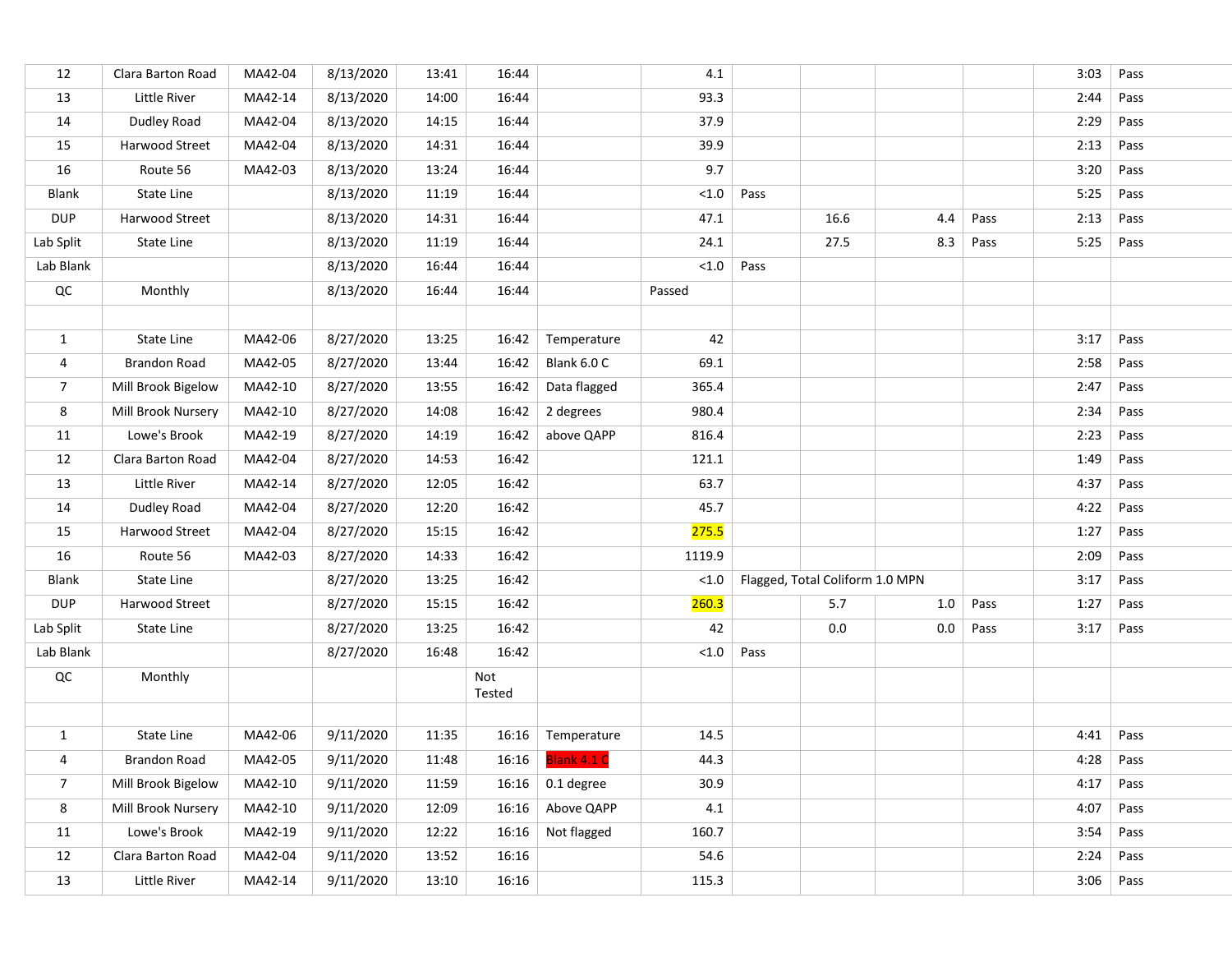| 14             | Dudley Road         | MA42-04 | 9/11/2020 | 13:22 | 16:16         |             | 55.6   |      |      |     |      | 2:54 | Pass |
|----------------|---------------------|---------|-----------|-------|---------------|-------------|--------|------|------|-----|------|------|------|
| 15             | Harwood Street      | MA42-04 | 9/11/2020 | 14:01 | 16:16         |             | 88     |      |      |     |      | 2:15 | Pass |
| 16             | Route 56            | MA42-03 | 9/11/2020 | 13:38 | 16:16         |             | 18.5   |      |      |     |      | 2:38 | Pass |
| Blank          | State Line          |         | 9/11/2020 | 11:35 | 16:16         |             | < 1.0  |      |      |     |      | 4:41 | Pass |
| <b>DUP</b>     | Harwood Street      |         | 9/11/2020 | 14:01 | 16:16         |             | 101.4  |      | 14.1 | 3.1 | Pass | 2:15 | Pass |
| Lab Split      | State Line          |         | 9/11/2020 | 11:35 | 16:16         |             | 14.5   |      | 0.0  | 0.0 | Pass | 4:41 | Pass |
| Lab Blank      |                     |         | 9/11/2020 |       |               |             | $<1.0$ |      |      |     |      |      |      |
| $_{\rm QC}$    | Monthly             |         | 9/11/2020 |       |               |             | Pass   |      |      |     |      |      |      |
|                |                     |         |           |       |               |             |        |      |      |     |      |      |      |
| 1              | State Line          | MA42-06 | 9/24/2020 | 10:39 | 15:56         | Temperature | 18.3   |      |      |     |      | 5:17 | Pass |
| 4              | <b>Brandon Road</b> | MA42-05 | 9/24/2020 | 10:50 | 15:56         | Blank 2.4 C | 44.1   |      |      |     |      | 5:06 | Pass |
| $\overline{7}$ | Mill Brook Bigelow  | MA42-10 | 9/24/2020 | 11:08 | 15:56         |             | 98.7   |      |      |     |      | 4:48 | Pass |
| 8              | Mill Brook Nursery  | MA42-10 | 9/24/2020 | 11:20 | 15:56         |             | $<1.0$ |      |      |     |      | 4:36 | Pass |
| 11             | Lowe's Brook        | MA42-19 | 9/24/2020 | 11:35 | 15:56         |             | 129.1  |      |      |     |      | 4:21 | Pass |
| 12             | Clara Barton Road   | MA42-04 | 9/24/2020 | 13:19 | 15:56         |             | 3.1    |      |      |     |      | 2:37 | Pass |
| 13             | Little River        | MA42-14 | 9/24/2020 | 12:30 | 15:56         |             | 21.1   |      |      |     |      | 3:26 | Pass |
| 14             | Dudley Road         | MA42-04 | 9/24/2020 | 12:47 | 15:56         |             | 29.2   |      |      |     |      | 3:09 | Pass |
| 15             | Harwood Street      | MA42-04 | 9/24/2020 | 13:41 | 15:56         |             | 36.8   |      |      |     |      | 2:15 | Pass |
| 16             | Route 56            | MA42-03 | 9/24/2020 | 13:04 | 15:56         |             | 7.4    |      |      |     |      | 2:52 | Pass |
| Blank          | State Line          |         | 9/24/2020 | 10:39 | 15:56         |             | < 1.0  | Pass |      |     |      | 5:17 | Pass |
| <b>DUP</b>     | Harwood Street      |         | 9/24/2020 | 13:41 | 15:56         |             | 44.1   |      | 18.0 | 4.9 | Pass | 2:15 | Pass |
| Lab Split      | State Line          |         | 9/24/2020 | 10:39 | 15:56         |             | 14.6   |      | 22.5 | 8.1 | Pass | 5:17 | Pass |
| Lab Blank      |                     |         | 9/24/2020 |       |               |             | < 1.0  | Pass |      |     |      |      |      |
| QC             | Monthly             |         |           |       | Not<br>Tested |             |        |      |      |     |      |      |      |
|                |                     |         |           |       |               |             |        |      |      |     |      |      |      |
|                |                     |         |           |       |               |             |        |      |      |     |      |      |      |
|                |                     |         |           |       |               |             |        |      |      |     |      |      |      |
|                |                     |         |           |       |               |             |        |      |      |     |      |      |      |

#### **Quality assurance, quality control and data validation**

The approved QAPP required that temperature blank be used and that the blank temperature be below four degree Celsius. The transit temperature for the 8/27 sampling exceeded the QAPP and has been flagged. With short transit time, transit temperature is not significant and would only result in a minor increase in the analyte value.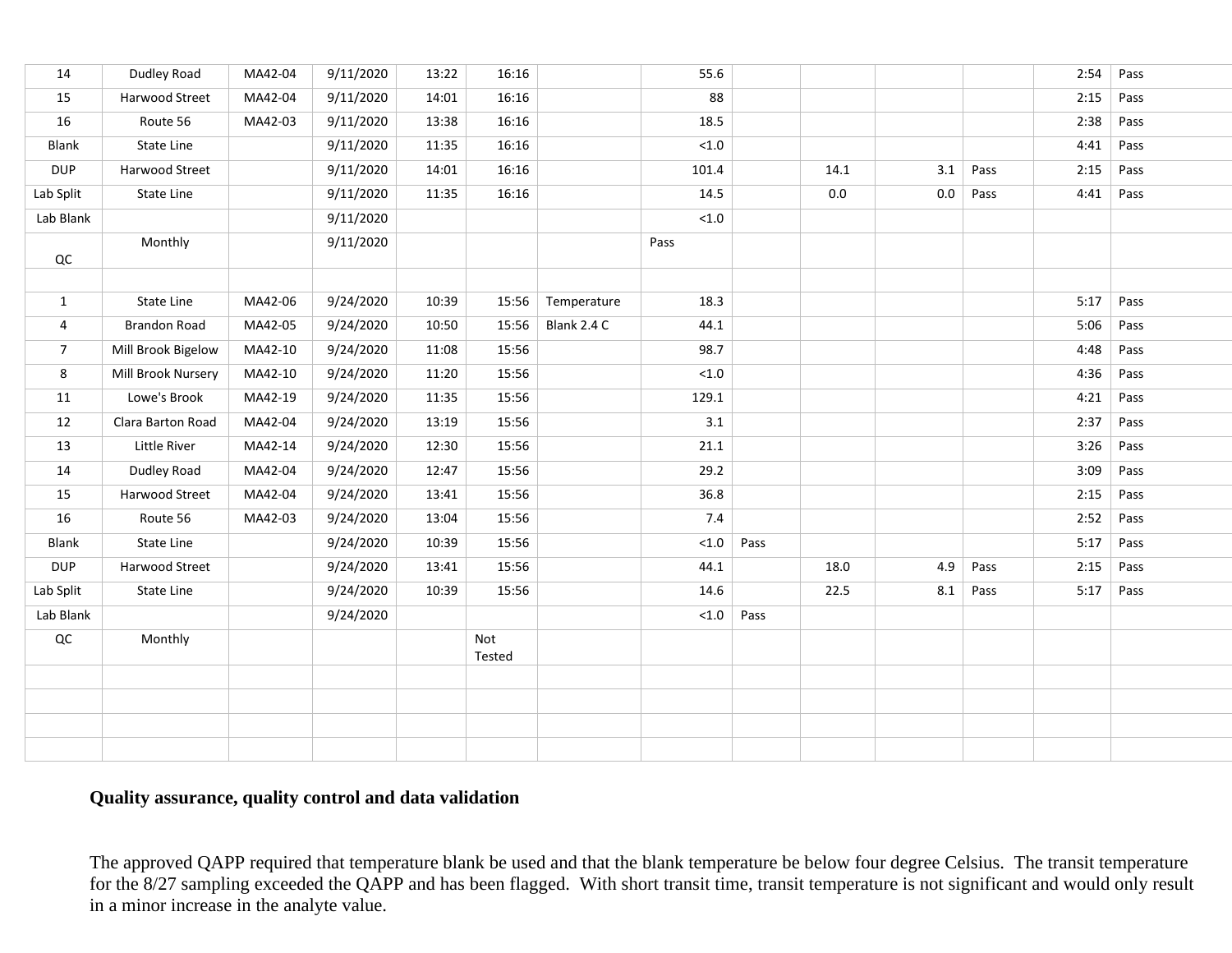The grant required that all samples be analyzed within 8 hours of sample collection. All samples were analyzed immediately upon receipt.

Field blanks, and field duplicates were taken for all sampling events. Lab blanks were taken for all sampling events. Lab splits were taken for all sampling events. Results shown in the Results and QC Table above show that all blanks, duplicates, and splits passed, with the exception field blank for 8/27 which tested <1 *for E. Coli* but 1.0 for Coliform and was flagged.

Transit time for all samples were calculated and passed the six hour transit limit

Any questions concerning the results or OC procedures should be addressed to John Josti by phone: 508-434-0269 or email jijosti@charter.net.

# **Discussion**

.

The data has been assessed in relation to surface water quality standards for *E. Coli* and river segment MA42-14 (Little River) meets class B standards. River segments MA42-06, MA42-05, MA42-10, MA42-11, 42-19, and MA42-04 meets class C standards. The data would seem to indicate that the high readings are related to storm water runoff. The site in the middle of segment MA42-04 (Dudley Road) meets Class B Standards.

To better understand the impact runoff on E. Coli concentrations the following table shows the rainfall on the day of sampling and two days before. Rainfall data was provided by the US Army Corp of Engineers and was taken at the Buffumville dam in Oxford, MA

|             | Rainfall |        | Colonies/100 ml<br>E. Coli |        |        |         |         |         |         |         |         | Comment                    |
|-------------|----------|--------|----------------------------|--------|--------|---------|---------|---------|---------|---------|---------|----------------------------|
| <b>Date</b> | In/day   | Site 1 | Site 4                     | Site 7 | Site 8 | Site 11 | Site 12 | Site 13 | Site 14 | Site 15 | Site 16 |                            |
| 5/31/2020   | 0.0      |        |                            |        |        |         |         |         |         |         |         | 0.05 in. rain on 5/30/2020 |
| 6/1/2020    | 0.0      |        |                            |        |        |         |         |         |         |         |         | 0.08 in. rain on 5/29/2020 |
| 6/2/2020    | 0.0      | 77.6   | 22.2                       | 31.3   | 1.0    | 1145    | 17.5    | 54.6    | 44.8    | 11.9    | 549.3   |                            |
| 6/15/2020   | 0.0      |        |                            |        |        |         |         |         |         |         |         | 0.67 in. rain on 6/12/2020 |
| 6/16/2020   | 0.0      |        |                            |        |        |         |         |         |         |         |         |                            |
| 6/17/2020   | 0.0      | 307.6  | 235.9                      | 198.9  | 19.9   | 410.6   | 22.6    | 62.7    | 56.1    | 95.9    | 13.5    |                            |
| 6/30/2020   | 0.81     |        |                            |        |        |         |         |         |         |         |         |                            |
| 7/1/20200   | 0.01     |        |                            |        |        |         |         |         |         |         |         |                            |
| 7/2/2020    | 0.19     | 261.3  | 135.4                      | 78.9   | 201.4  | 261.3   | 275.5   | 193.5   | 204.6   | 307.6   | 71.7    |                            |
| 7/14/2020   | 0.04     |        |                            |        |        |         |         |         |         |         |         |                            |
| 7/15/2020   | 0.0      |        |                            |        |        |         |         |         |         |         |         |                            |
| 7/16/2020   | 0.0      | 49.5   | 20.4                       | 73.8   | 41.4   | 129.1   | 21.6    | 105.0   | 59.4    | 83.9    | 7.5     |                            |
| 7/28/2020   | 0.0      |        |                            |        |        |         |         |         |         |         |         |                            |